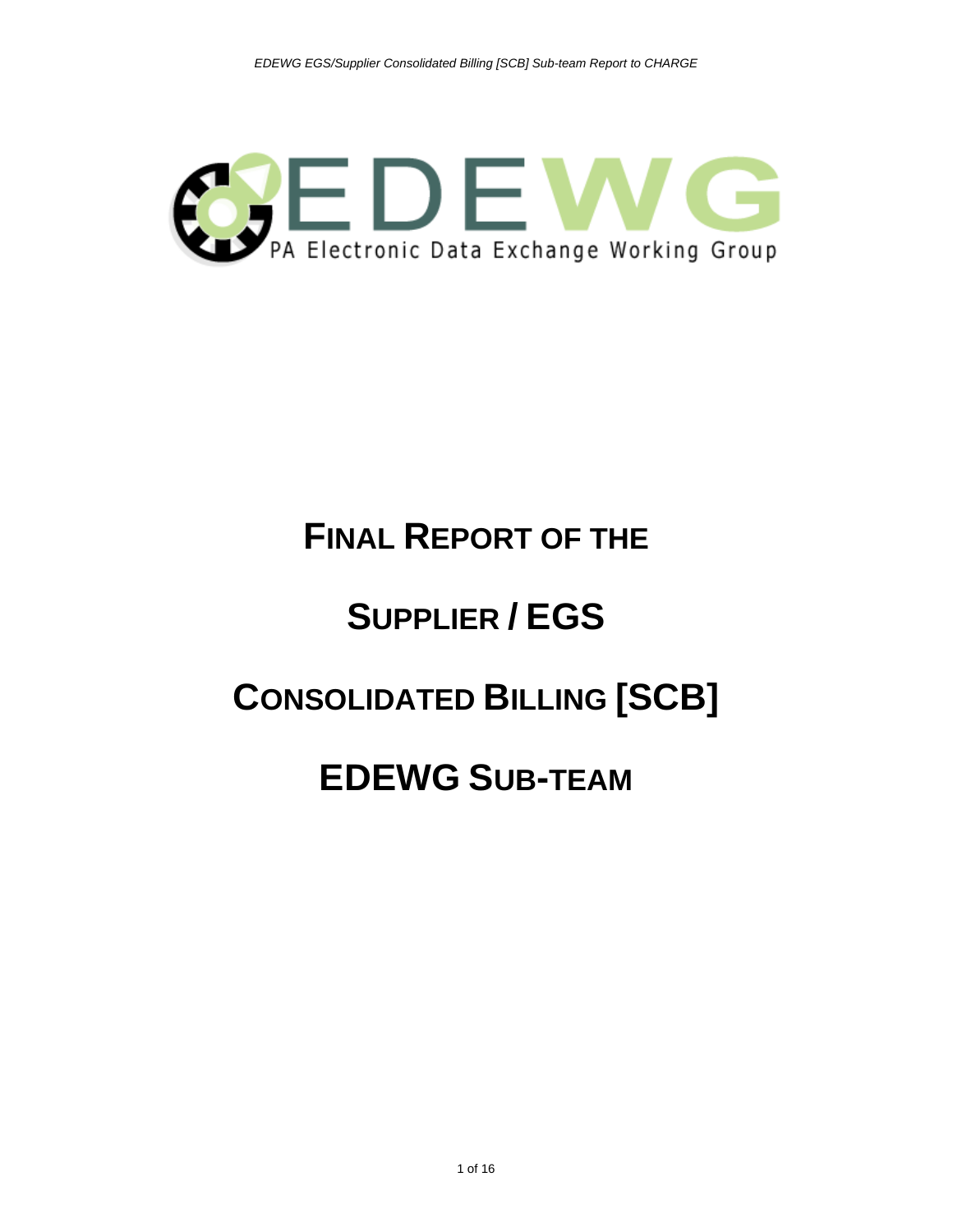### **Opening Statement**

The 2010 Electronic Data Exchange Working Group [EDEWG] Supplier Consolidated Billing [SCB] Working Group [WG] was convened following requests by Electric Generation Suppliers [EGS] to begin using SCB. The SCB WG is an effort to finalize business practices and technical standards to support SCB. SCB complements the existing 'Utility Consolidated Billing' [UCB] that is in production today throughout Pennsylvania, enabling an EGS to present a bill to a Customer with both EGS and Electric Distribution Company [EDC] charges.

The group's chair is EDEWG EGS Co-Chair George Behr (ESG). There was one in-person meeting, and 8 teleconferences that took place between April and August 2010. The meetings were attended by four EDC's, several EGS's, several service providers, members of the Public Utility Commission [PUC] staff, and members of the Office of Consumer Advocate [OCA]. A list of organizations that were represented at one or more of the meetings is below.

Most of the content in this document reflects business practices rather than technical standards (e.g. EDI). While primarily a technical standards body, EDEWG is often engaged to advance business practice issues. Issues where required consensus is not reached are raised to PUC business practice groups such as Committee Handling Activities for Retail Growth in Electricity [CHARGE].

### **Summary of Results**

The group was able to reach consensus on a number of business practices originally outlined in the 2000 effort. These are defined in Appendix C, which will also serve as the insert into the Electronic Data Exchange Standards Revised Plan once approved. Appendix C should be treated as a draft working document, and the WG expects that Appendix C will change based on the results of the CHARGE review. Once business practices are finalized, a technical WG effort is required to update existing technical standards to sufficiently handle the new business practices.

The group was unable to reach consensus on a number of issues which are outlined in Appendix C of this document.

### **EDEWG SCB Sub-team Members**

George Behr, ESG, EDEWG Co-Chair (EGS), Facilitator Brandon Siegel, Ista, EDEWG Secretary Annunciata Marino, EDEWG PUC Lead Analyst

#### **OCA/OSBA**

T McCloskey, OCA C Hoover, OCA

#### **EDC's**

Tom Graham, Allegheny Power Randy Trite, FirstEnergy Joe Bisti, PECO John McCawley, PECO Sue Scheetz, PPL EU Bruce Bolbat, PPL EU Al Cannon, PPL EU

#### **EGS's & Service Providers**

MJ Ryan, Blue Star Energy Phil McCauley, Blue Star Energy Elie Pena, Direct Energy George Behr, ESG Joe Lindsay, Exelon Energy Brandon Siegel, Ista, Liberty Power Kim Wall, PPL Solutions Chris Lettau, Washington Gas Energy Services Manish Kumar, Washington Gas Energy Services Angela DeLong, UGI ES

#### *Email Distribution:*

gbehr@EnergyServicesGroup.net; tgraham@alleghenyenergy.com; joseph.bisti@peco-energy.com; bpbolbat@pplweb.com; KAWall@pplweb.com; rtrite@firstenergycorp.com; joe.lindsay@systrends.com; Elie.Pena@directenergy.com; Brandon.Siegel@EC-Power.com; clettau@wges.com; ADeLONG@gasmark.com; mjryan@bluestarenergy.com; annmarino@state.pa.us; apcannon@pplweb.com; john.mccawley@peco-energy.com; pmccauley@bluestarenergy.com; mathiee@firstenergycorp.com; lherchick@firstenergycorp.com; choover@paoca.org; tmccloskey@paoca.org; smscheetz@pplweb.com; william.j.caffall@dom.com

Attendance

- 4/1: EDC{PECO, DLC, FE}; EGS(Blue Star, Exelon, WGES, Direct; ESG, PPLSolutions}
- 4/12: EDC {FE, AP, PPL, PECO}, EGS/SP {ESG, Direct, Exelon, UGIES, Ista, Blue Star}; PUC
- 4/23: EDC {PPLEU, PECO, FE}; EGS/SP {ESG, Direct, Exelon, UGIES, Ista, BlueStar, PPLSolutions }
- 5/10: EDC {PPLEU, PECO, FE}; EGS/SP {ESG, Direct, Exelon, UGIES, Ista, BlueStar, PPLSolutions }
- 6/11: EDC {PPLEU, PECO, FE, AP}; EGS/SP {ESG, Direct, Exelon, BlueStar}; PUC; OCA
- 7/15, 11a: EDC {PPLEU, PECO, FE, AP}; EGS/SP {ESG, Exelon, UGIES, PPLSolutions, BlueStar, Direct}; PUC, OCA
- 7/22, 11a: EDC {PECO, FE, PPLEU}; EGS/SP {ESG, Blue Star, Direct, Exelon}; PUC
- 7/29, 2p: EDC{AP, PECO, FE, PPLEU}; EGS/SP {ESG, Dominion, Direct, Blue Star, UGI ES};
- 8/17, 10a: EDC{AP, FE, PPL}; EGS/SP {ESG, Blue Star, Direct, Exelon}; PUC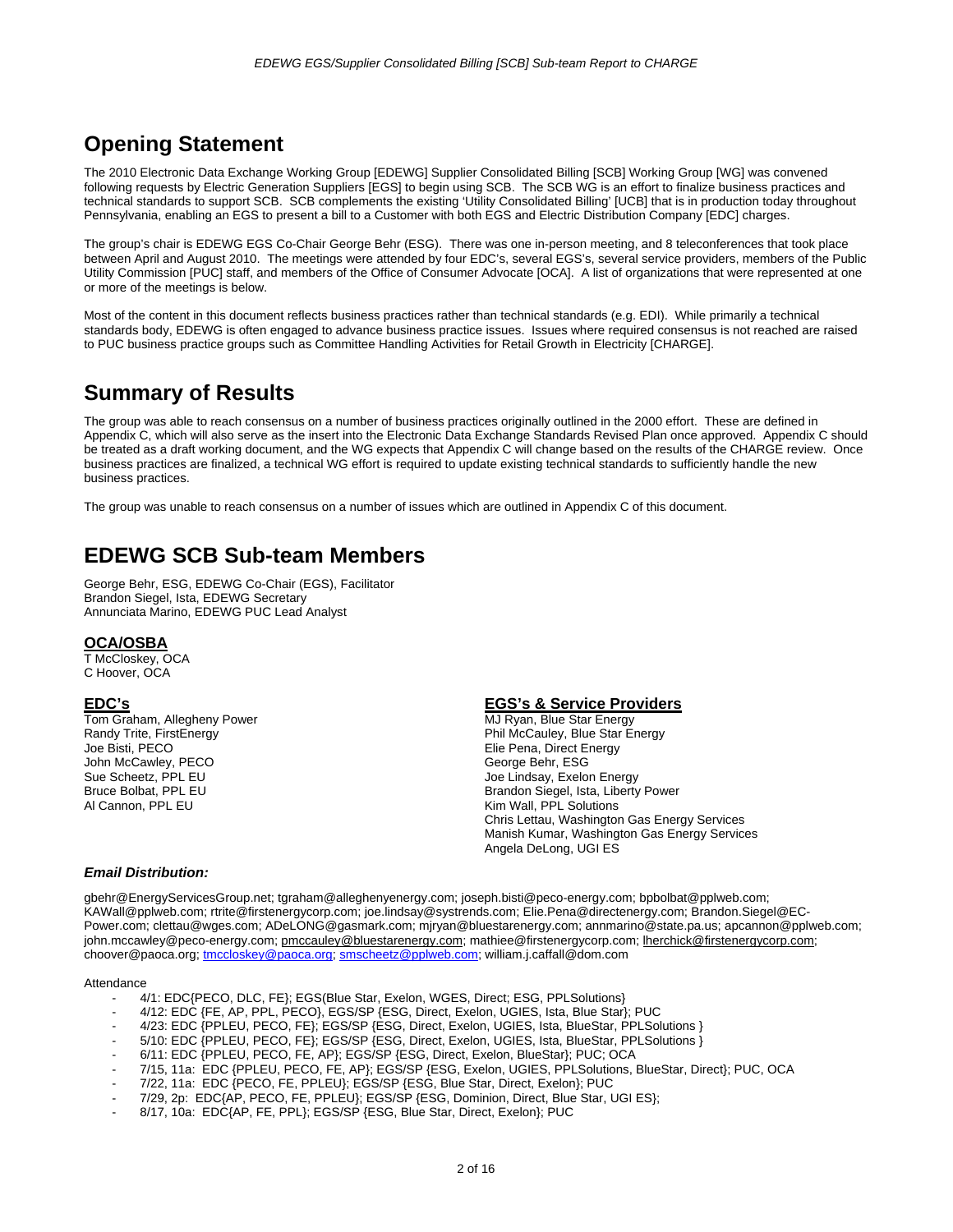### **SUMMARY OF NON-CONSENSUS ISSUES**

| <b>Non-Consensus Section</b>                                                                                      | <b>Key Issues</b>                                                                                                                                                                                                                                                                                                                                                           |
|-------------------------------------------------------------------------------------------------------------------|-----------------------------------------------------------------------------------------------------------------------------------------------------------------------------------------------------------------------------------------------------------------------------------------------------------------------------------------------------------------------------|
| C.3.3.01.04:<br><b>Enrollments: Past-Due</b>                                                                      | No supplier consensus on whether accounts with past-due disputed charges should be<br>accepted or rejected?                                                                                                                                                                                                                                                                 |
| <b>Disputed Charges, Not</b><br>eligible for SCB                                                                  | If not eligible for SCB should the EDC accept the enrollment as a Dual bill customer?                                                                                                                                                                                                                                                                                       |
|                                                                                                                   | Some parties are concerned that switching to Dual due to an EDC Payment Arrangement<br>may be confusing.                                                                                                                                                                                                                                                                    |
|                                                                                                                   | If not properly vetted, this process could cause customer confusion as the customer bounces back and forth<br>between Dual Billing and SCB.                                                                                                                                                                                                                                 |
| <b>C.3.3.01.05: Customer</b><br><b>Deposits</b>                                                                   | PPL Customers could have a credit on first SCB bill due to deposit/applied; charge would<br>identify 'remaining credit'.                                                                                                                                                                                                                                                    |
|                                                                                                                   | EGS's appeared to be OK w/ this exception. What happens when this credit is bigger than the EDC's charges<br>for that period? This 'negative invoice' from the EDC acts as a credit to the Customer for the EGS's portion of<br>the bill. Can the EDC's limit credit amounts to be smaller or equal to their charges for that period (i.e. positive or<br>0 invoices only)? |
| C.3.3.01.08                                                                                                       | <b>EGS Request to Disconnect.</b>                                                                                                                                                                                                                                                                                                                                           |
|                                                                                                                   | Some EGS's want to be able to disconnect Customers. Inability to do this opens the marketplace to gaming by<br>Customers.                                                                                                                                                                                                                                                   |
| C.3.3.01.0911                                                                                                     | <b>Outstanding Balance Recourse for EGS</b>                                                                                                                                                                                                                                                                                                                                 |
|                                                                                                                   | Original language stated:                                                                                                                                                                                                                                                                                                                                                   |
|                                                                                                                   | "The EGS may drop the Customer and pursue their own collection action. Outstanding balances<br>cannot be transferred from the EGS to the EDC upon a change in bill option or customer switch."                                                                                                                                                                              |
|                                                                                                                   | Do EDC charges follow the Customer? If Customer does not pay SCB bill and switches to another EGS, do<br>outstanding EDC charges under the first EGS then get sent to second EGS?                                                                                                                                                                                           |
|                                                                                                                   | Does POR change this?                                                                                                                                                                                                                                                                                                                                                       |
| C.3.3.02.02: EGS Bill                                                                                             | The EGS has not received Monthly Usage/867 from the EDC in 50 days.                                                                                                                                                                                                                                                                                                         |
| Window                                                                                                            | Should/can the EGS estimate the usage? The EDC's charges?                                                                                                                                                                                                                                                                                                                   |
| In SCB the 'Bill Window' is<br>controlled by the EGS. In a<br>scenario where Usage                                | The EGS has received the Monthly Usage/867 but no EDC Invoice/810                                                                                                                                                                                                                                                                                                           |
| comes in from the EDC, the                                                                                        | The EGS can open and close the 'bill window' and sends the statement to the customer without EDC charges.                                                                                                                                                                                                                                                                   |
| opening and closing of the<br>Bill Window is clear. The<br>opening and closing of this<br>window, and when an EGS | Should an Application Advice/824 be sent to the EDC? Before/after window closes?                                                                                                                                                                                                                                                                                            |
| can produce their statement<br>is not as clear.                                                                   |                                                                                                                                                                                                                                                                                                                                                                             |
| C.3.3.02.04: Net-                                                                                                 | When a customer has a subtractive/negative usage amount, who pays the Customer                                                                                                                                                                                                                                                                                              |
| Meter/Subtractive/Nega<br>tive Usage Accounts.                                                                    | Some EDC Monthly Usage/867's don't show subtractive/negative KWH: the EGS sees 0.                                                                                                                                                                                                                                                                                           |
| Net-metered accounts are<br>accounts that have                                                                    | Subtractive/negative usage accounts have not been fully vetted through current practices.                                                                                                                                                                                                                                                                                   |
| generation and sell energy                                                                                        |                                                                                                                                                                                                                                                                                                                                                                             |
| back into the grid. They<br>could have negative usage<br>during a period.                                         |                                                                                                                                                                                                                                                                                                                                                                             |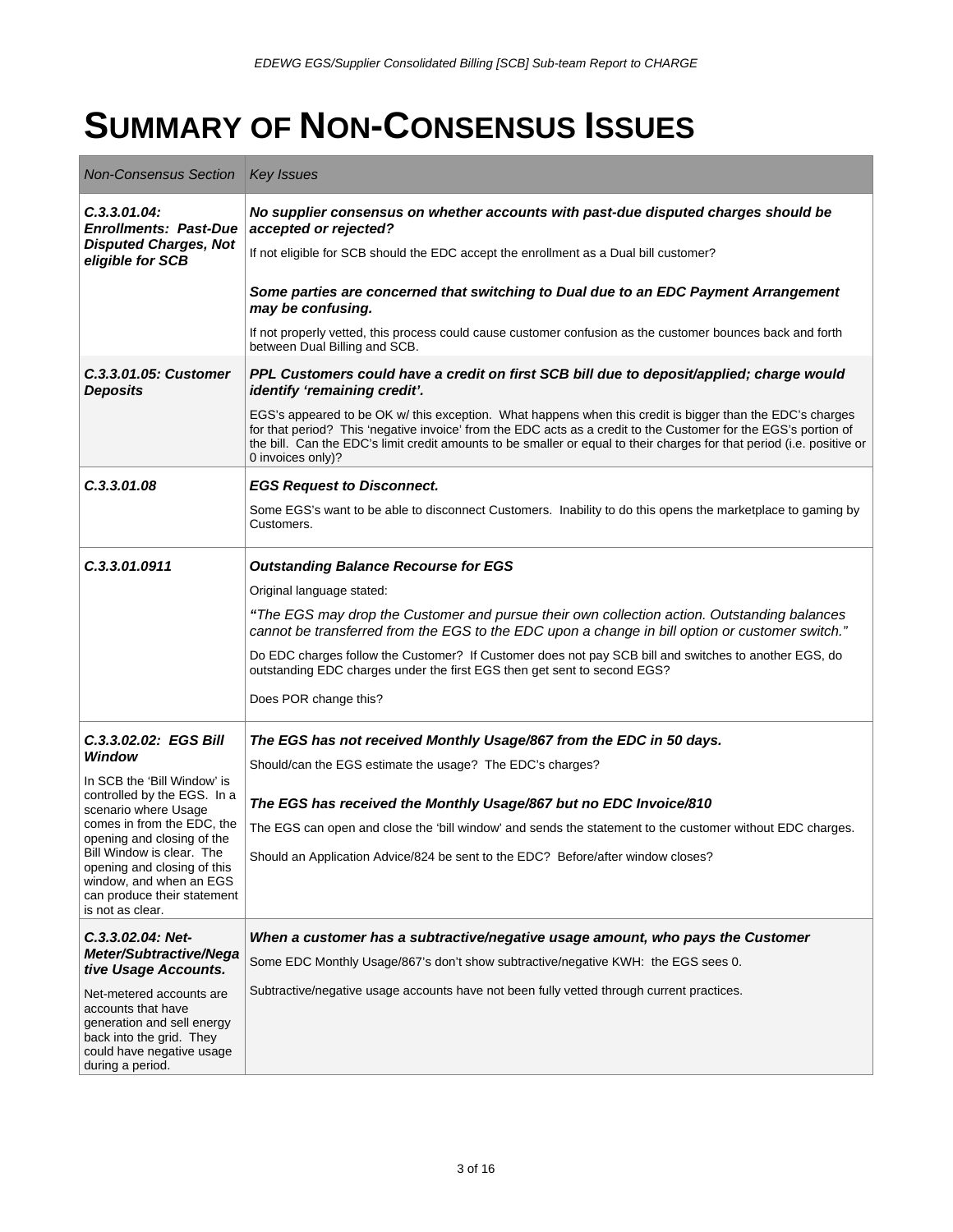| <b>Non-Consensus Section</b>                                                                                            | <b>Key Issues</b>                                                                                                                                                                                                                                                                                                                                                                                                                                                                                                                                                                                                                                                                                                                                                                                                                                                                                                                                                                                                       |
|-------------------------------------------------------------------------------------------------------------------------|-------------------------------------------------------------------------------------------------------------------------------------------------------------------------------------------------------------------------------------------------------------------------------------------------------------------------------------------------------------------------------------------------------------------------------------------------------------------------------------------------------------------------------------------------------------------------------------------------------------------------------------------------------------------------------------------------------------------------------------------------------------------------------------------------------------------------------------------------------------------------------------------------------------------------------------------------------------------------------------------------------------------------|
| C.3.3.03.02 Late<br><b>Payment Charges to</b><br><b>Customer</b>                                                        | <b>POR</b> is not consensus<br>Current tariffs have a make-the-other-party-whole requirement.<br>Can EDC's include late payment charges on EDC UCB bills on their Invoice/810's for SCB?<br>If so, would they be included in POR? Some EGS's prefer they not be included.<br>Can EDC's include late payment charges due to Supplier arrears on prior Invoice/810's?<br>If the EGS does not remit payment to the EDC by the due date as specified per EDEWG standard or EDC<br>Supplier Tariff - Late Payment Charges can be sent to the EGS as part of the next 810. These LPC's can be<br>coded as a Business to Business charge (if provided for in the standard) or Non-Basic charge.<br>In UCB there is no ability for the EGS to charge an EDC a late fee if they pay late.                                                                                                                                                                                                                                        |
| C.3.3.03.03: MEAF<br>MEAF is an optional charge<br>that a Customer can choose<br>to not pay and not risk<br>disconnect. | What if Customer chooses not to pay the MEAF charge<br>For example, \$100 in EDC charges, \$99 basic charges, \$1 MEAF; they pay \$99. The EGS purchases<br>receivables for the basic charges (\$99) and pays the EDC. EDC is paid in full. If the MEAF \$1 comes in that<br>gets paid to the EDC.<br>FirstEnergy cannot accommodate an EGS payment of partial funds (e.g. customer didn't pay<br>\$1 MEAF contribution)<br>FE current design is to be "made whole" or be "reimbursed for allocated payments".<br>Do unpaid MEAF charges get paid by future payments? Customer paid \$99 this month, and<br>pays their \$99 basic charges next month. Does EGS apply part of that \$99 to the \$1 MEAF<br>receivable from last month?<br>Some EDC's have last-in payment posting order for MEAF: if not paid 2 months, kicked off monthly program<br>How does a one-time MEAF payment (e.g. \$25 once) this get allocated to MEAF? The<br>Customer makes a one-time MEAF contribution: sends \$25 more than their bill. |
| C.3.3.03.04 Handling<br>810 prior to 867                                                                                | What recourse does EGS have when EDC does not send a timely Monthly Usage/867?<br>What happens when the Invoice/810 arrives but the Monthly Usage/867 is delayed or never arrives? Should<br>Invoice due date be in Monthly Usage/867 to link invoice due dates to valid usage? If EDC puts due date on the<br>Invoice/810 but the Monthly Usage/867 is delayed or never arrives, the EDC has put the EGS in the position of<br>paying the EDC either without usage to bill the Customer, or in an abbreviated collection period.<br>The WG agreed on the practice of the EGS canceling the EDC Invoice/810 after some period of time but did not<br>decide that period of time.<br>Some EDC's send interval data 2 days after the Invoice/810<br>4 days was suggested                                                                                                                                                                                                                                                  |
| C.3.3.03.06 Price to<br>Compare                                                                                         | How does EGS show "Price To Compare"?<br>Other workgroups are addressing how an EGS shows accurate PTC information. Will these working groups<br>address SCB? Will the EDC include PTC as a bill message within the Invoice/810?                                                                                                                                                                                                                                                                                                                                                                                                                                                                                                                                                                                                                                                                                                                                                                                        |
| <b>C.3.3.03.07 Customer</b><br>pays EDC rather than<br>EGS                                                              | What happens when Customer pays EDC rather than EGS<br>Though WG agreed that the customer should not pay the EDC, it is likely to happen. This needs to be more fully<br>vetted as to what the procedure should be to handle a payment when it is received.                                                                                                                                                                                                                                                                                                                                                                                                                                                                                                                                                                                                                                                                                                                                                             |
| <b>C.3.3.03.08 Business to</b><br><b>Business Charges</b>                                                               | Can the EDC charge the EGS outside of charges for a specific Customer (e.g. late fee on<br><b>EGS-owed balance to EDC)</b><br>Certain charges should be defined as being for the customer bill or business to business. An example of a<br>business to business charge would be Late Payment Charges assessed against the EGS if payment is received<br>after the payment due date. The Texas model is an example of how this area could be managed.<br>Will these charges be included in POR?                                                                                                                                                                                                                                                                                                                                                                                                                                                                                                                          |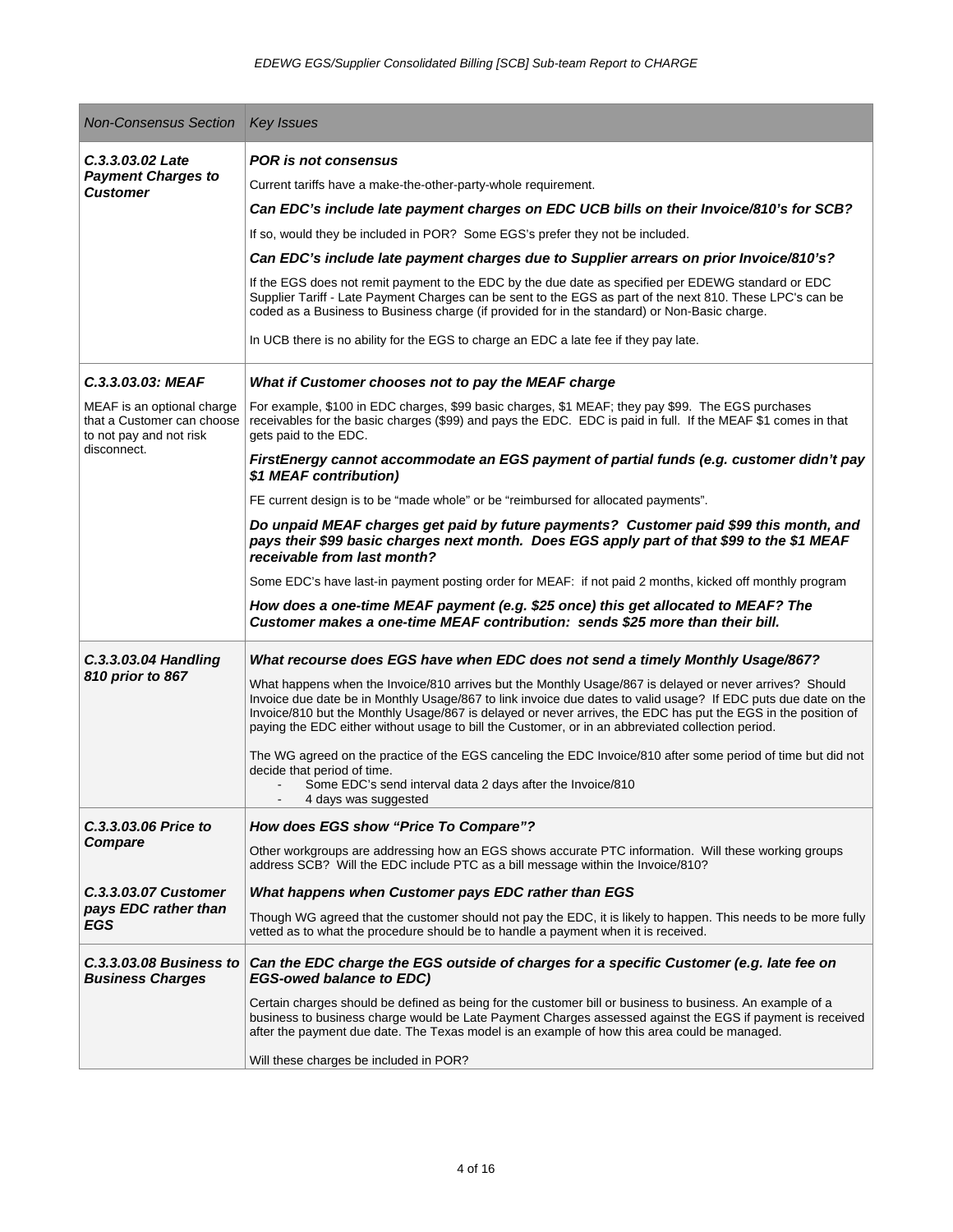| <b>Non-Consensus Section</b>                                      | <b>Key Issues</b>                                                                                                                                                                                                                                                                                                                                                                                               |
|-------------------------------------------------------------------|-----------------------------------------------------------------------------------------------------------------------------------------------------------------------------------------------------------------------------------------------------------------------------------------------------------------------------------------------------------------------------------------------------------------|
| C.3.3.05: "Basic" v.<br>"Non-basic" Charges                       | Regulatory programs such as alternative energy portfolio have not been vetted through the<br>current practices                                                                                                                                                                                                                                                                                                  |
|                                                                   | There was no expertise in this area to vet these policies.                                                                                                                                                                                                                                                                                                                                                      |
|                                                                   | POR settlements may affect existing practices                                                                                                                                                                                                                                                                                                                                                                   |
|                                                                   | Information on new POR settlements will need to be vetted.                                                                                                                                                                                                                                                                                                                                                      |
|                                                                   | "Basic" may include charges not detailed in Administrative Code                                                                                                                                                                                                                                                                                                                                                 |
|                                                                   | Code details what charges are basic. EDC's indicate that there may be charges that are 'basic' that are not a<br>part of the Code list. No specific examples are available at this time.                                                                                                                                                                                                                        |
| C.3.3.05.05:<br><b>LIHEAP/Customer</b>                            | Can LIHEAP and CAP Customers shop? In some territories not others? If a shopping<br>Customer becomes LIHEAP, are they dropped from EGS?                                                                                                                                                                                                                                                                         |
| <b>Assistance Program</b><br>[CAP]                                | PPL, PECO and FirstEnergy LIHEAP and CAP/OnTrack/PCAP Customers can shop. Most CAP customers do<br>not shop due to the great rate they get from the EDC.<br>PPL OnTrack Customers must be on UCB.<br>As of 2011, PECO CAP Customers cannot shop.                                                                                                                                                                |
|                                                                   | One suggestion was to have the EDC send a separate charge/credit line with an appropriate code for each grant<br>(e.g. LIHEAP, PHA, etc).<br>PPL cannot send individual charge or credit lines for LIHEAP. This information is treated as a<br>payment.                                                                                                                                                         |
| C.3.3.05.09:<br><b>Temperature</b>                                | Current bill print/statement rules require temperature on the bill. EDC's do not intend to share weather<br>information electronically (e.g. Invoice/810, Monthly Usage/867) with EGS's for SCB. What<br>temperature/weather sources are acceptable for the EGS to use for the bill?                                                                                                                            |
| C.3.3.05.11: Summary<br><b>Bill on Multi-</b><br><b>Commodity</b> | An account could be on summary billing for both electric and gas, and PECO cannot remove summary billing<br>from an account for only one of two service types as summary billing is at the account level. Blue Star<br>suggested moving the gas to a separate account, but this would be new for both PECO and its customers.<br>EDC may remove an account from summary billing if it went to EGS Consolidated? |
| C.3.3.05.12:<br><b>Notification of new</b>                        | Will the EGS be required to notify the Customer from where the next statement/bill will come<br>when there is a change of billing party?                                                                                                                                                                                                                                                                        |
| <b>Billing Party</b>                                              | Is there sufficient data to enable this when switching away from SCB?<br>Switch to UCB? Then LDC is the next billing party<br>$\bullet$<br>Switch to Dual? Then Customer will get 2 statements next<br>Switch to another EGS? Not a change of billing party but a Drop/Switch. Incumbent EGS gets a drop<br>$\bullet$<br>transaction, not a change billing method transaction.                                  |
| C.3.3.05.13: Manual<br><b>Billed Accounts</b>                     | Some EDC's have accounts that require manual intervention to bill properly, including both ad hoc manual bills<br>on Residential Customers, and complex large account. EDC's claim they cannot send EDI for these accounts,<br>and that there would be a delay between the Monthly Usage/867 and the Invoice/810. EGS's want access to<br>these customers.                                                      |
|                                                                   | How does an EGS get access to a 'manual bill' account.                                                                                                                                                                                                                                                                                                                                                          |
|                                                                   | Some utilities only support 'dual bill' on manual accounts                                                                                                                                                                                                                                                                                                                                                      |
|                                                                   | Is non-EDI an option (e.g. usage and EDC charges sent via email)? If so, will proper controls be in place if non-<br>EDI?                                                                                                                                                                                                                                                                                       |
|                                                                   | EDC's report there is more SOX-oriented auditing on those accounts.                                                                                                                                                                                                                                                                                                                                             |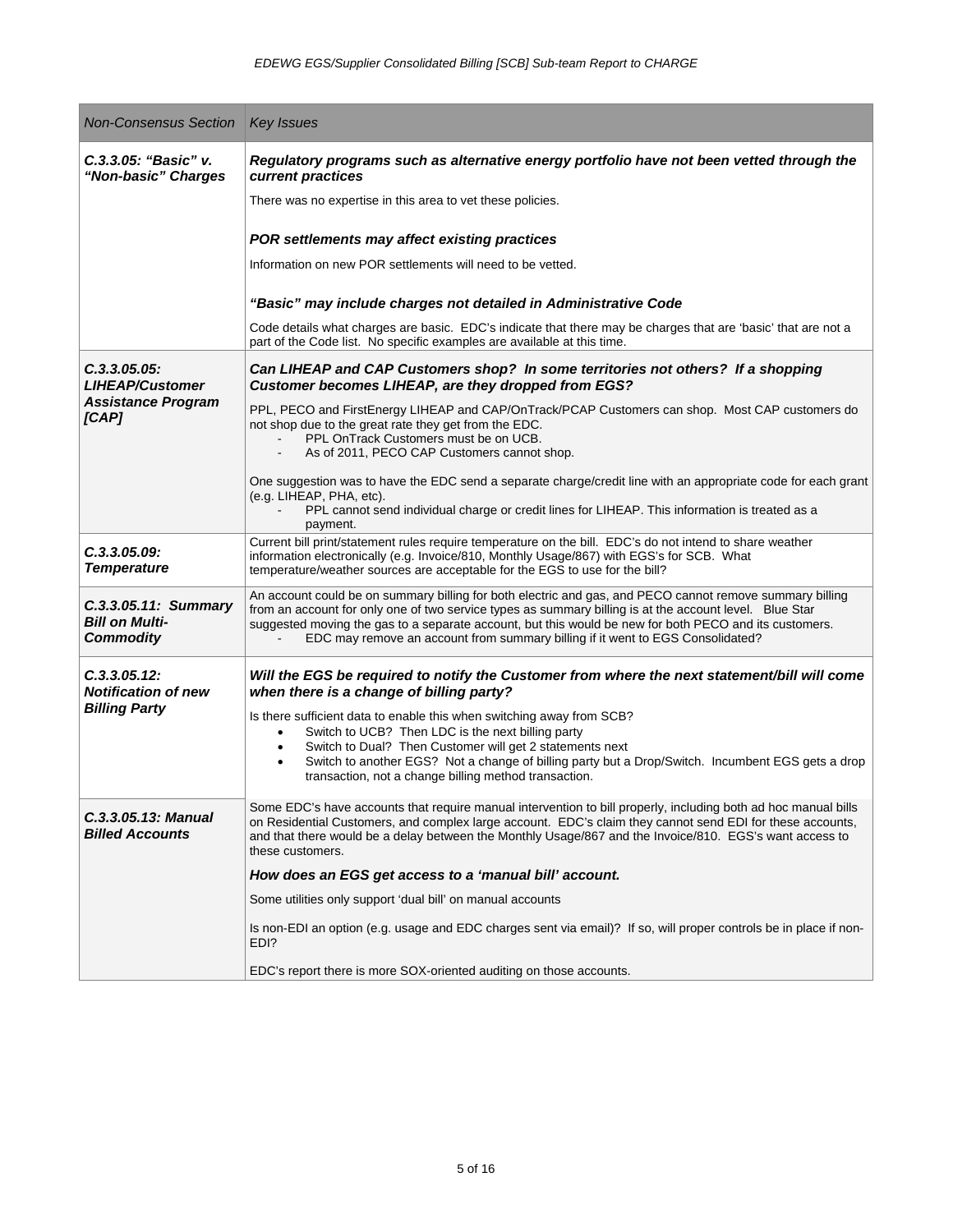| <b>Non-Consensus Section</b>                                                                                                        | <b>Key Issues</b>                                                                                                                                             |
|-------------------------------------------------------------------------------------------------------------------------------------|---------------------------------------------------------------------------------------------------------------------------------------------------------------|
| C.3.3.05.16, .19, .21:<br><b>Regulatory Inserts</b><br>EDC's today produce and<br>send regulatory and non-<br>regulatory inserts to | "Regulatory" needs to be clearly defined.                                                                                                                     |
|                                                                                                                                     | Utilities produce inserts that are border-line regulatory, and/or a single insert may contain both regulatory and<br>non-regulatory topics.                   |
|                                                                                                                                     | Is an insert "Regulatory" if dictated by rules from Chapter 54, 56, EDC tariff, supplier agreements, etc.?"                                                   |
| <b>UCB/Dual customers.</b><br>Consensus that EGS's                                                                                  | Are inserts such as MEAF signups considered regulatory?                                                                                                       |
| would also send regulatory<br>inserts in SCB, as well as<br>consensus that the EDC                                                  | Producing hard-copy inserts can be expensive, and may already be producing hard-copy for<br><b>SCB customers.</b>                                             |
| should provide electronic<br>PDF of their insert to the<br>EGS.                                                                     | Sending hard-copy to the EGS can be expensive and may have handling/delivery/postal delays. Some<br>practices were suggested to minimize risk in these areas. |
|                                                                                                                                     | EGS EGS's expressed desire to request the number of hard-copy inserts sent from the EDC.                                                                      |
|                                                                                                                                     | For example, an EGS with 100,000 SCB customers may only want 10,000 hard-copies, or if producing<br>themselves may want 0                                     |
|                                                                                                                                     | EDC's have their inserts approved by the PUC. Does an EGS producing their own inserts<br>need PUC approval?                                                   |
|                                                                                                                                     | EGS's in WG said they would be producing exact copy of the EDC insert.                                                                                        |
|                                                                                                                                     | EGS's want to send regulatory inserts electronically.                                                                                                         |
|                                                                                                                                     | Assuming a customer on e-bill gets e-inserts, can an EGS also send an e-insert to a customer receiving a paper<br>bill?                                       |
|                                                                                                                                     | EDC's were concerned that they would need to send separate mailings to SCB customers for<br>non-regulatory inserts.                                           |
|                                                                                                                                     | EGS's assumed they would.                                                                                                                                     |
|                                                                                                                                     | EGS's will not send inserts for services not provided.                                                                                                        |
|                                                                                                                                     | In multi-commodity (Electric, Gas) areas, the electric EGS sends for electric service, and EDC sends for gas<br>service.                                      |
|                                                                                                                                     | The EDC's hard-copy insert may not fit in the EGS's envelope, or may through weight over<br>postal thresholds.                                                |
|                                                                                                                                     | For hard-copy, the EGS must work with the size/weight of insert produced by EDC, and cannot request custom<br>sizes/weights.                                  |
|                                                                                                                                     | Does EGS have practices in place to minimize errors/missing inserts?                                                                                          |
|                                                                                                                                     | EDC's have established processes to make sure inserts go out reliably. EGS's will need to develop those<br>processes.                                         |
|                                                                                                                                     | <b>Weight of Regulatory Inserts.</b>                                                                                                                          |
|                                                                                                                                     | Regulatory inserts must be provided by the EGS regardless of insert's impact on weight of the mailing. Note<br>that an EGS can produce copies of their own    |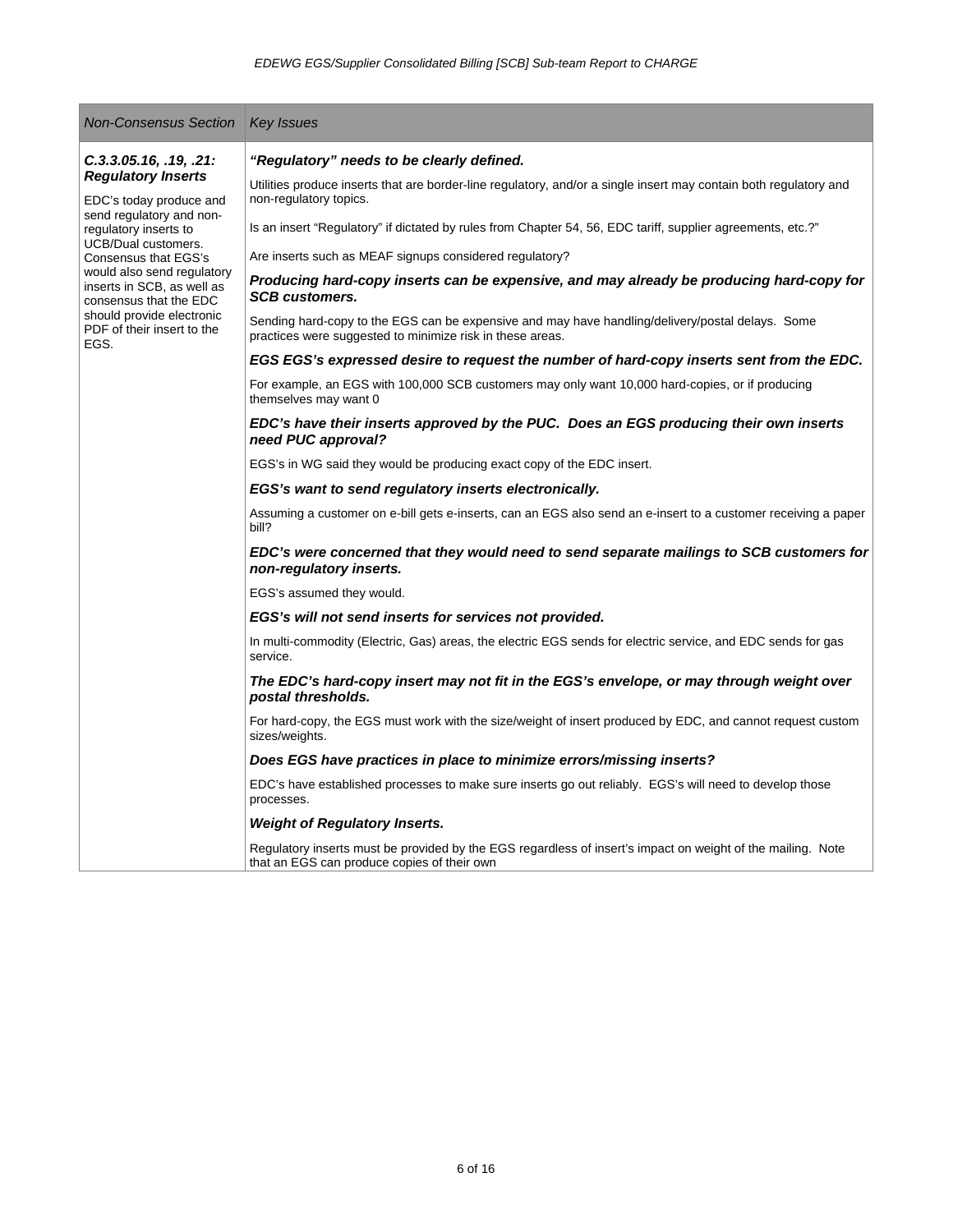| <b>Non-Consensus Section</b>     | <b>Key Issues</b>                                                                                                                                                                                                                                                                                                                                                                                                                                                                                                                                                                                                                                                                                 |
|----------------------------------|---------------------------------------------------------------------------------------------------------------------------------------------------------------------------------------------------------------------------------------------------------------------------------------------------------------------------------------------------------------------------------------------------------------------------------------------------------------------------------------------------------------------------------------------------------------------------------------------------------------------------------------------------------------------------------------------------|
| C.3.3.06:<br><b>Payments/POR</b> | .01: Will EGS use same POR discount, if any, as EDC?                                                                                                                                                                                                                                                                                                                                                                                                                                                                                                                                                                                                                                              |
|                                  | The WG did not attempt to decide "make the other party whole", POR, or POR discount issues, expecting other<br>parties such as CHARGE to resolve these issues.                                                                                                                                                                                                                                                                                                                                                                                                                                                                                                                                    |
|                                  | PECO: "Any payment terms for EGS consolidated billing should reflect each EDC's approved EGS<br>Coordination Tariff, for cases where the tariff addresses this issue. PECO cannot agree to anything other than<br>what is reflected in its current tariff."                                                                                                                                                                                                                                                                                                                                                                                                                                       |
|                                  | .09: Will EGS be required to report actual payment history to EDC for POR calculation<br>purposes (e.g. 568)                                                                                                                                                                                                                                                                                                                                                                                                                                                                                                                                                                                      |
|                                  | Depending on the size and number of SCB customers, POR calculations done by the EDC may be skewed.                                                                                                                                                                                                                                                                                                                                                                                                                                                                                                                                                                                                |
|                                  | .08: Customer may pay EDC instead of EGS                                                                                                                                                                                                                                                                                                                                                                                                                                                                                                                                                                                                                                                          |
|                                  | EDC's have 'pay stations' where customers can pay in person.                                                                                                                                                                                                                                                                                                                                                                                                                                                                                                                                                                                                                                      |
|                                  | Most UCB options in other markets/states do not allow payments to the Non-Billing Party.                                                                                                                                                                                                                                                                                                                                                                                                                                                                                                                                                                                                          |
|                                  | Customers may still be paying EDC charges (e.g. final bill) after they start receiving SCB/EGS charges. When<br>the Customer sends payment to the EDC for EGS charges, the payment creates an excess payment on the<br>EDC account, and does not apply to what the EGS owes the EDC.                                                                                                                                                                                                                                                                                                                                                                                                              |
|                                  | If made at EDC payment station, most likely Customer will pay entire bill (EDC and EGS portions) to EDC                                                                                                                                                                                                                                                                                                                                                                                                                                                                                                                                                                                           |
|                                  | POR Settlement Agreement language appears to not allow an EGS to have some residential<br>Customers on UCB and others on Dual or SCB.                                                                                                                                                                                                                                                                                                                                                                                                                                                                                                                                                             |
|                                  | This would prevent SCB and/or Dual billing of residential customers and impacts one of the payment<br>arrangement scenarios. Does this conflict with Payment Arrangement scenarios where a Customer may be<br>switched to Dual (i.e. they cannot be switched to Dual if EGS has other SCB Customers)?                                                                                                                                                                                                                                                                                                                                                                                             |
| C.3.3.07.03: Disputes            | All EDC's are researching tariffs with respect to Disputes                                                                                                                                                                                                                                                                                                                                                                                                                                                                                                                                                                                                                                        |
|                                  | This includes 2000 document statement: "PP&L is not required to provide the information prior to end of the 10-<br>day window."                                                                                                                                                                                                                                                                                                                                                                                                                                                                                                                                                                   |
|                                  | How does EGS hold charges and notify the EDC of these charges?                                                                                                                                                                                                                                                                                                                                                                                                                                                                                                                                                                                                                                    |
|                                  | EGS systems need to be capable of 'disputing' charges.                                                                                                                                                                                                                                                                                                                                                                                                                                                                                                                                                                                                                                            |
|                                  | A Uniform Electronic Transaction (Application Advice/824) was suggested to notify EDC of dispute charges.<br>Should this mirror what EDC's are doing today to notify EGS's of disputed EGS charges in a UCB scenario?                                                                                                                                                                                                                                                                                                                                                                                                                                                                             |
|                                  | Draft language: "The EDC will provide all information needed by the EGS relating to the Customer's dispute and<br>must do so within five (5) business days of the EGS's request. If the EDC requires a visit to a Customer location<br>to collect data, the EDC shall have a maximum of ten (10) days to transmit the information. Under this rule, if<br>the EDC collects the needed information prior to the ninth day, they will be required to provide the information<br>collected to the EGS within one (1) business day of receiving this information rather than by the end of the 10-<br>day window. PP&L is not required to provide the information prior to end of the 10-day window." |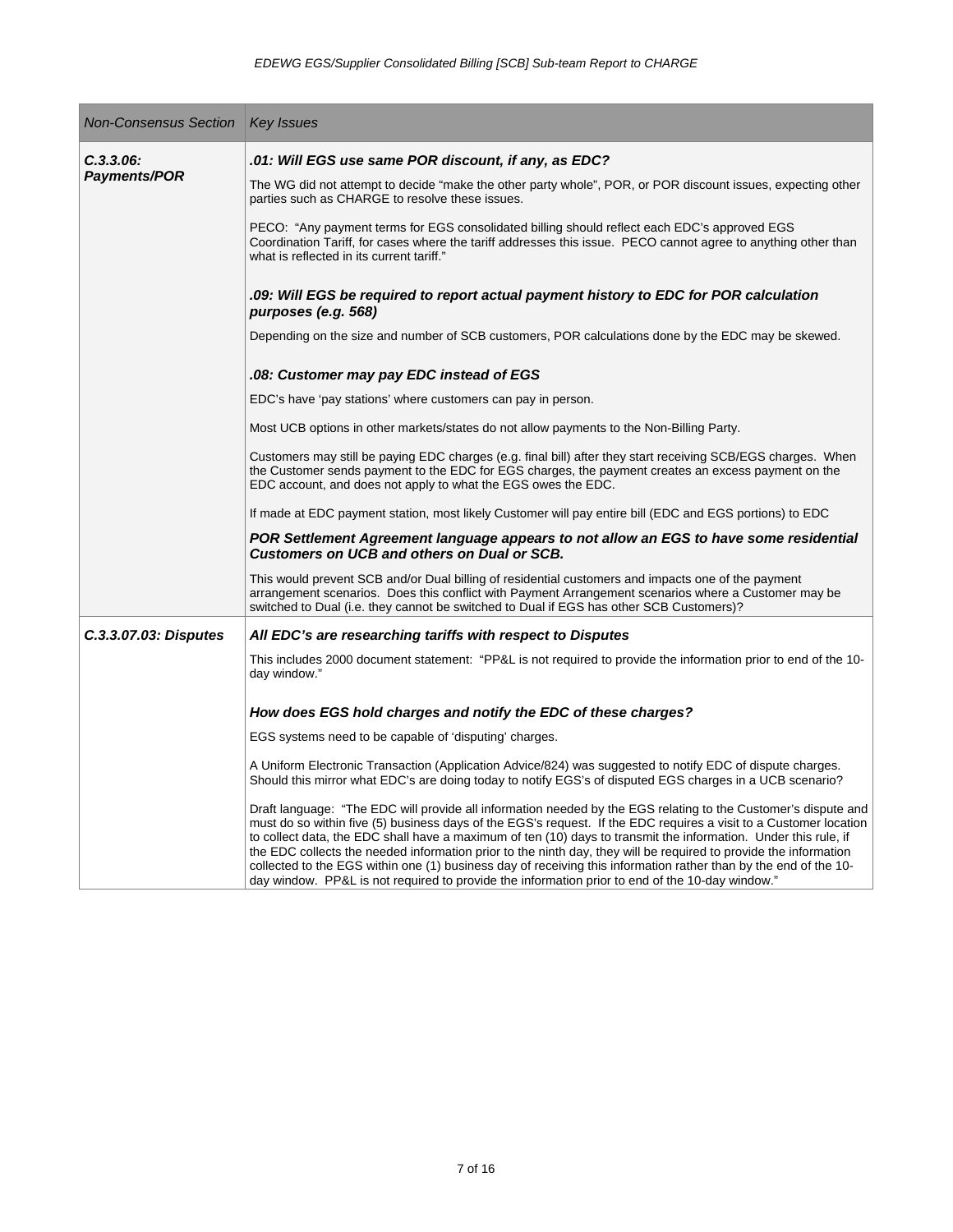| <b>Non-Consensus Section</b>                                                                                                                                                                                                                                                                                                                                                    | <b>Key Issues</b>                                                                                                                                                                                                                                                                                                                                                                                                                                                                                                                                                                                                                                                                                                                                                                                                                                                                                                                                                                                                                                                                                                                                                                                                                                                                                                                                                           |  |
|---------------------------------------------------------------------------------------------------------------------------------------------------------------------------------------------------------------------------------------------------------------------------------------------------------------------------------------------------------------------------------|-----------------------------------------------------------------------------------------------------------------------------------------------------------------------------------------------------------------------------------------------------------------------------------------------------------------------------------------------------------------------------------------------------------------------------------------------------------------------------------------------------------------------------------------------------------------------------------------------------------------------------------------------------------------------------------------------------------------------------------------------------------------------------------------------------------------------------------------------------------------------------------------------------------------------------------------------------------------------------------------------------------------------------------------------------------------------------------------------------------------------------------------------------------------------------------------------------------------------------------------------------------------------------------------------------------------------------------------------------------------------------|--|
| C.3.3.09: Payment<br><b>Arrangement</b><br><b>Payment Arrangements</b><br>[PA] are required in Code<br>and in tariffs, and the Billing<br>Party, either EDC or EGS,<br>will need to follow these.<br>The WG agreed that a<br>switch for a Customer in an<br>existing EDC PA should be<br>rejected, and that PA's will<br>be handled by the Billing<br>Party who created the PA. | <b>Examples:</b><br>1 <sub>1</sub><br>Customer has EDC PA and switches to SCB:<br><b>Rejected by EDC</b><br>Customer has EGS PA and switches to UCB:<br>2.<br>EGS bills Jan through Oct<br>EGS creates PA for Aug through Oct.<br>Customer switches to UCB or Dual for Nov billing cycle.<br>$\sim$<br>Customer receives EDC UCB/Dual bill Nov, and an EGS bill for the PA<br>3.<br>Customer gets EDC PA on last bill, after switch to SCB:<br>EDC bills Jan through Oct.<br>Customer switches to SCB for Nov billing cycle.<br>EDC creates PA for Oct billing period (after switch has occurred)<br><b>Customer changed to Dual bill</b><br>$\blacksquare$<br>Customer receives EGS bill for Nov and an EDC bill for Nov and for the PA<br>4.<br>Customer gets EGS PA on last bill, after switch to UCB:<br>EGS bills Jan through Oct.<br>Customer switches to UCB or Dual for Nov billing cycle.<br>EGS creates PA for Oct billing period (after switch has occurred)<br>Customer receives an EDC UCB/Dual bill for Nov and EGS bill for PA<br>5.<br>Customer is late paying last EDC bill:<br>EDC bills Jan through Oct<br>Customer switches to SCB for Nov billing cycle<br>Customer's final EDC bill becomes past due<br><b>Customer changed to Dual bill</b><br>Customer receives EGS bill for Nov and an EDC bill for Nov and for any past due EDC charges<br>$\sim$ |  |
| <b>EGS Billing Agreement</b>                                                                                                                                                                                                                                                                                                                                                    | Should an EGS have a 'billing agreement' in place with the EDC containing these business<br>rules?<br>Will additions to the EDC supplier agreement be sufficient? Or use EDC tariffs, or both? Will the EDC handle<br>EGS consolidated billing in the tariff as they do today, or will the EGS put a billing agreement in place? Would<br>the EDC sign?                                                                                                                                                                                                                                                                                                                                                                                                                                                                                                                                                                                                                                                                                                                                                                                                                                                                                                                                                                                                                     |  |
|                                                                                                                                                                                                                                                                                                                                                                                 | Use of NAESB standard.<br>NAESB has a standard "Book 6 Billing Services Agreement for Consolidated Billing" that could serve as a<br>guideline and "check list" by the EGS and EDC to ensure that pertinent policy issues are addressed in any EGS<br>consolidated billing agreement documentation (either SCT, contract, etc.) that would be established by the EGS<br>and EDC.                                                                                                                                                                                                                                                                                                                                                                                                                                                                                                                                                                                                                                                                                                                                                                                                                                                                                                                                                                                            |  |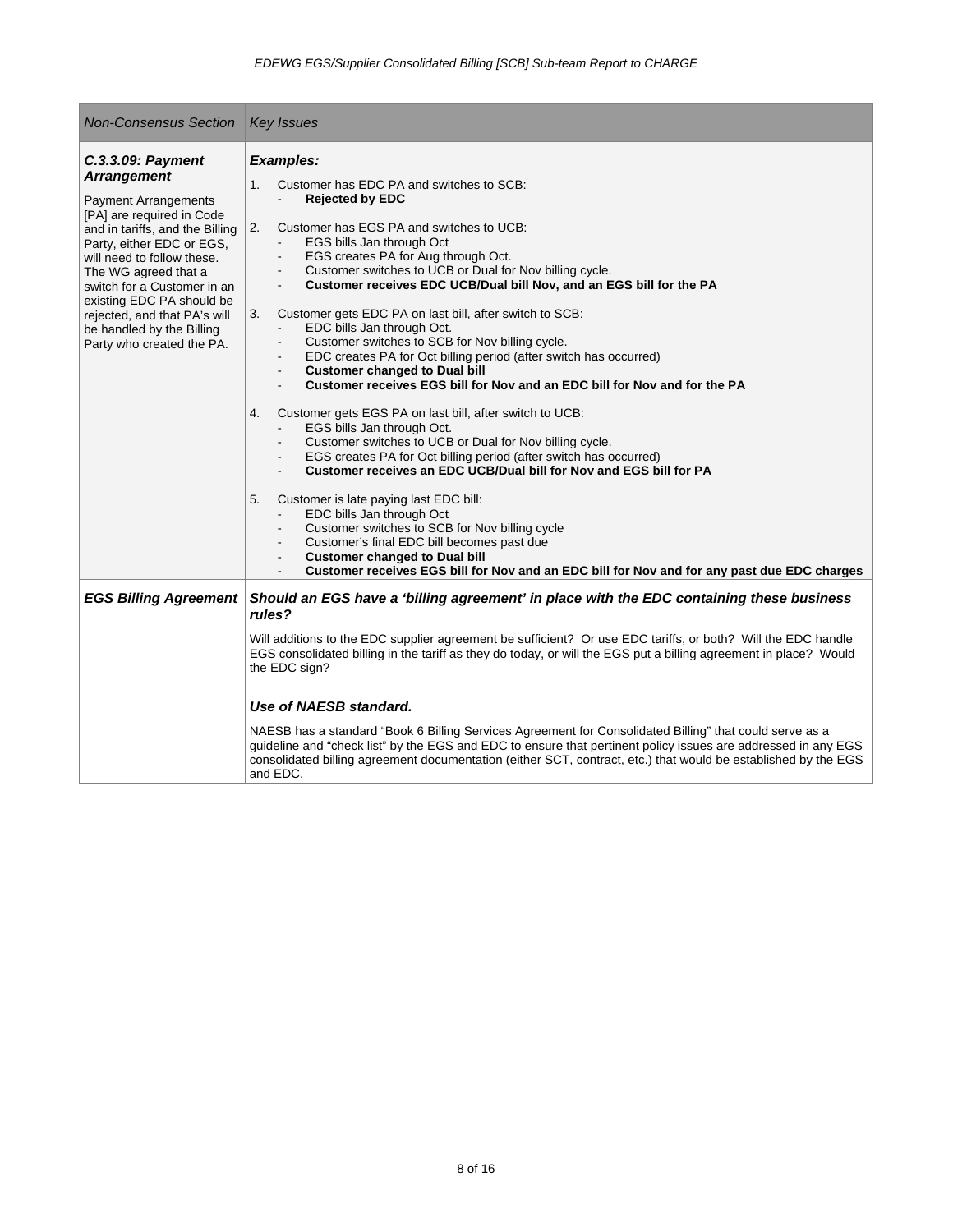| <b>Non-Consensus Section</b>                          | <b>Key Issues</b>                                                                                                                                                                                                                                                                       |
|-------------------------------------------------------|-----------------------------------------------------------------------------------------------------------------------------------------------------------------------------------------------------------------------------------------------------------------------------------------|
| <b>EGS Late Payment to</b><br><b>EDC, EGS Default</b> | EGS defaults: How does EDC recover unpaid charges?<br>Most SCB markets have EGS bond-posting requirements for this scenario.                                                                                                                                                            |
|                                                       | EGS late paying EDC invoices (breach of payment):                                                                                                                                                                                                                                       |
|                                                       | EDC tariffs differ on what happens next; business practices may need to be tailored to EDC-specific tariffs.                                                                                                                                                                            |
|                                                       | A suggestion was made to add practice language that states the "breach of payment scenario is outlined in each<br>EDC's supplier tariff".                                                                                                                                               |
|                                                       | PECO Example:<br>- EDC charges not paid in 20 or 25 period then 20 day cure period begins<br>- After 20 day cure period, PECO can change bill option back to DUAL immediately (for next end read period).<br>- Customer may be surprised with 2 bills without some sort of notification |
|                                                       | Some markets allow an EDC 'late fee' charged to the EGS                                                                                                                                                                                                                                 |
|                                                       | - PUC has an interest rate policy for late charges<br>- How does this affect 'switch to DUAL'? If it does not affect, then no need to add late charges                                                                                                                                  |
|                                                       | Example:<br>EGS late paying EDC invoice<br>EDC sends late payment Invoice/810 to EGS on day 21 or day 26                                                                                                                                                                                |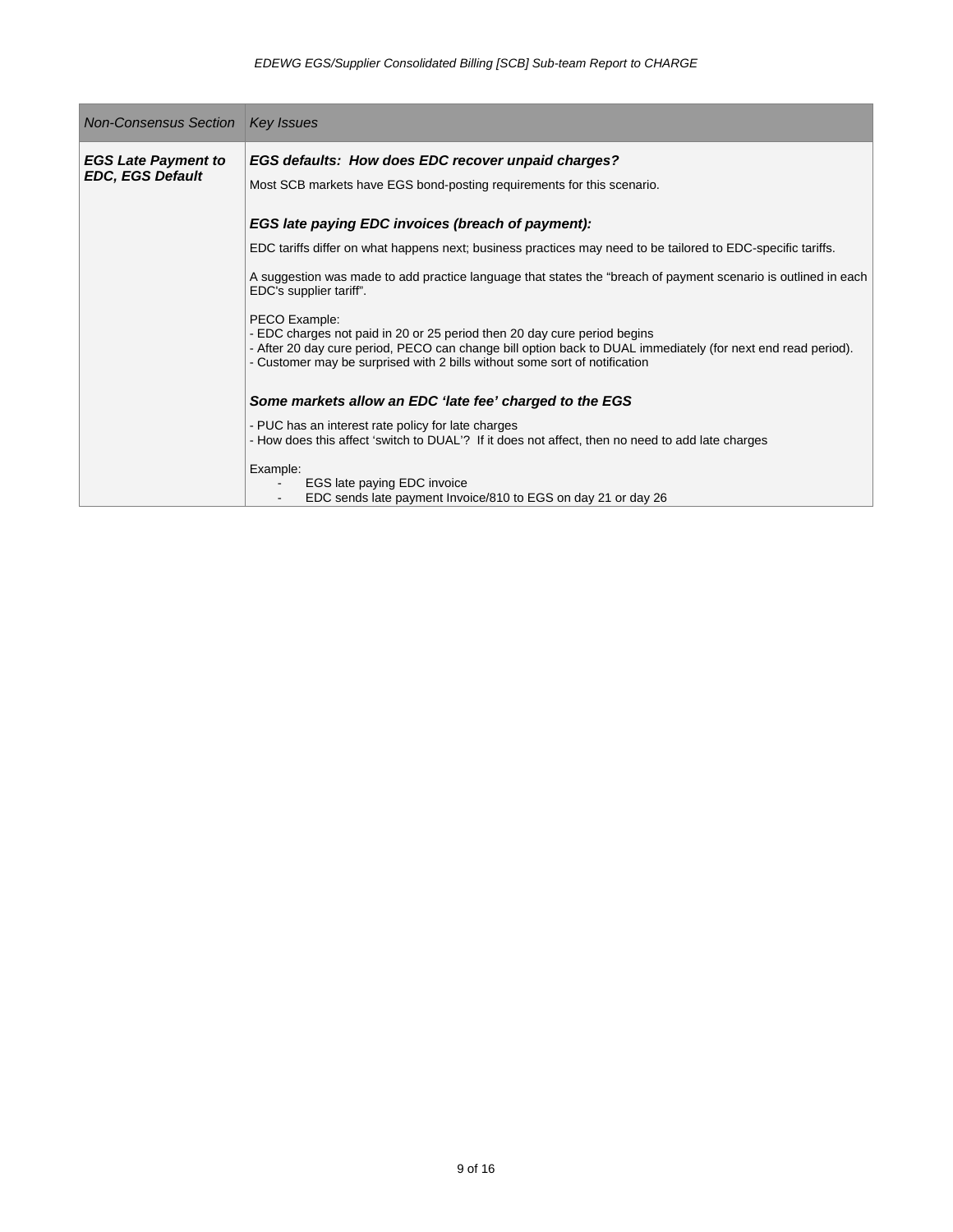# **APPENDIX C: EGS CONSOLIDATED BILLING STANDARDS**

# **C.1 – EXECUTIVE SUMMARY**

This document details business practices and technical standards necessary for the handling of Electric Generation Supplier (EGS) Consolidated Billing – hereinafter referred to as 'Supplier Consolidated Billing' [SCB] – in the Commonwealth of Pennsylvania. This document does not address third-party billing (billing by neither EDC nor EGS of Record).

#### **A1.1 – Version Notes**

| $\Box$         | /ersion<br>_______      | Date   | <b>Issue/Resolution</b>             |
|----------------|-------------------------|--------|-------------------------------------|
| 0 <sup>1</sup> | $\cdot \cdot$<br>$\sim$ | $\sim$ | <u>.</u><br>release.<br>'−ırsı<br>. |

### **C.2 – INTRODUCTION**

This document details business practices and technical standards necessary for the handling of SCB in the Commonwealth of Pennsylvania. This document does not address third-party billing.

Though different practices have been outlined for EDCs due to their respective settlement agreements, the intent of the Commission and this document is uniformity where possible.

Many practices used for Utility Consolidated Billing [UCB] – where the Utility provides the statement to the Customer – apply to SCB as well.

### **History**

When the market opened in 1999, some EDCs agreed to offer SCB in their restructuring settlement agreements. SCB is not a requirement of a PA EDC in the competition act.

On July 19, 1999, an initial plenary meeting was held at PECO Energy headquarters in Philadelphia. All stakeholders of record in Pennsylvania Electric Choice were notified about this meeting and invited to participate. The "EGS Consolidated Billing Working Group" was formed, with a PUC facilitator.

The original 1999 working group met regularly via telephone conference calls and worked toward the development and resolution of the issues relating to SCB. Many SCB transaction set conventions were incorporated into the existing Electronic Data Exchange Standards Revised Plan and into existing transaction implementation guidelines. The lack of EGS participation in the program at the time caused this effort to stall.

In 2009 several EGS's requested SCB. In March, 2010, the EDEWG SCB Sub-team met to update and modernize the original document to support current policy and guidelines for implementing SCB, especially to capture changes that have been adopted in Pennsylvania under a POR rate-ready scenario.

### **EDEWG SCB Sub-team Members**

George Behr, EDEWG Co-Chair (EGS), Facilitator Brandon Siegel, EDEWG Secretary Annunciata Marino, EDEWG PUC Lead Analyst

**EDC's:** Tom Graham, Allegheny Power Joe Bisti, PECO John McCawley, PECO Bruce Bolbat, PPL EU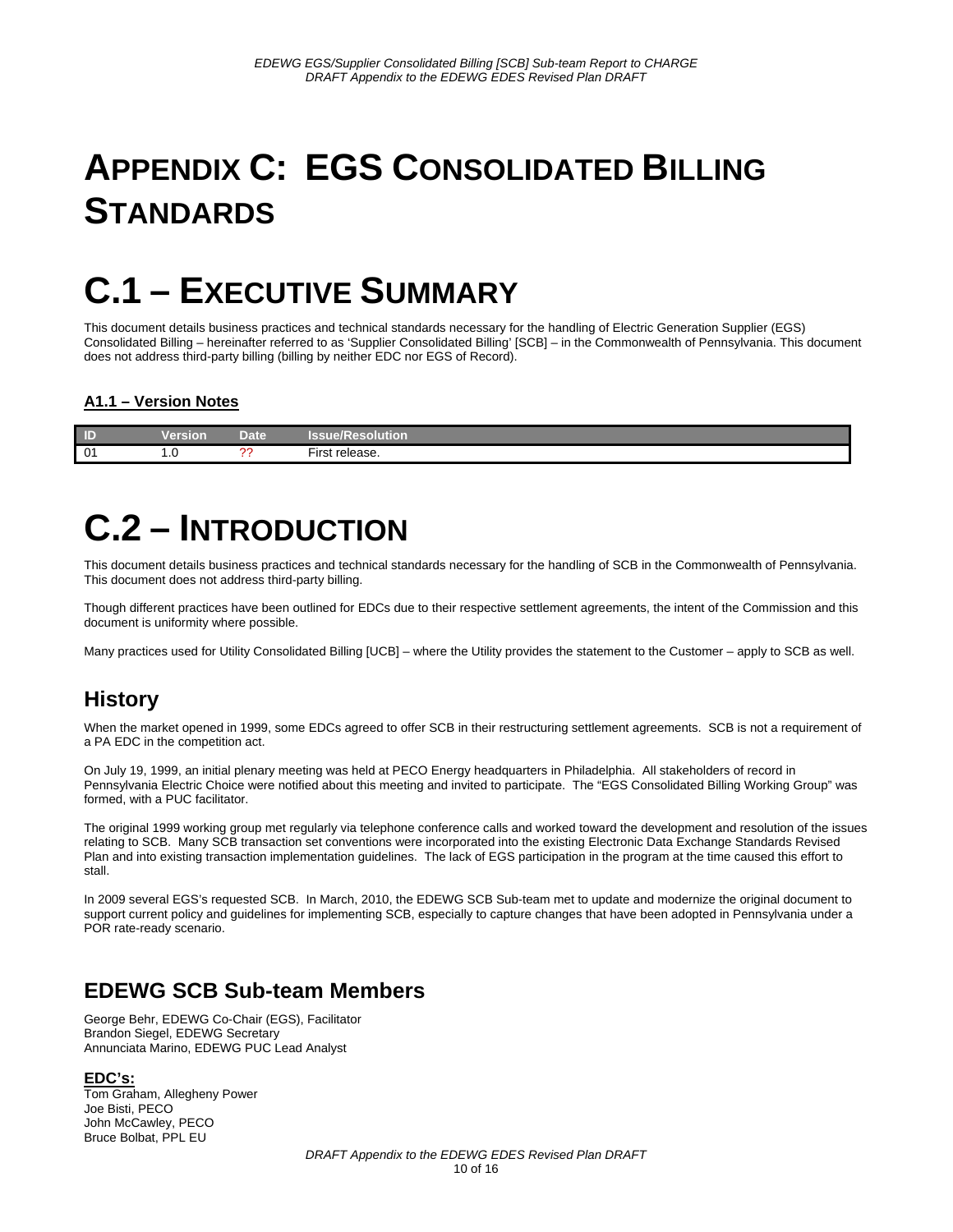Al Cannon, PPL EU Randy Trite, FirstEnergy

#### **EGS's & Service Providers:**

Joe Lindsay, Exelon Energy Elie Pena, Direct Energy Brandon Siegel, Ista, Liberty Power Chris Lettau, Washington Gas Energy Services Manish Kumar, Washington Gas Energy Services Angela DeLong, UGI ES MJ Ryan, Blue Star Energy Phil McCauley, Blue Star Energy George Behr, ESG Kim Wall, PPL Solutions

### **C.3 – STANDARDS**

This table details principles, definitions, and practices decided through the EDEWG subteam.

### **C.3.1 Principles**

| / ID     | <b>Principle</b>                                                                                                                             |
|----------|----------------------------------------------------------------------------------------------------------------------------------------------|
| C.3.1.01 | Each entity is responsible for billing activity including outstanding balances for service periods when the entity was the<br>Billing Party. |
| C.3.1.02 | The EGS must complete testing of SCB-specific testing scenarios before using SCB.                                                            |
| C.3.1.03 | Unless explicitly stated, practices apply to both residential and non-residential Customers.                                                 |

#### **C.3.2 Definitions**

Related Existing EDES Definitions:

- Billing Party. This term is used in this document where either EGS or EDC could be acting as the Billing Party. Otherwise the Billing Party in SCB is identified as the EGS.
- Bill-Ready
- Consolidated Billing
- Customer
- Dual Billing
- EDC
- EGS
- Non-Billing Party. This term is used in this document where either EGS or EDC could be acting as the Non-Billing Party. Otherwise the Non-Billing Party in SCB is identified as the EDC.
- Purchase of Receivables [POR]

| ID       | <b>Definition</b>                                                                                                                                                                                                                                                                                                                                                                                                                                                        |
|----------|--------------------------------------------------------------------------------------------------------------------------------------------------------------------------------------------------------------------------------------------------------------------------------------------------------------------------------------------------------------------------------------------------------------------------------------------------------------------------|
| C.3.2.01 | Basic Services. [Annex A Title 52, Chapter 54.2] Services necessary for the physical delivery of electricity service,<br>including generation, transmission and distribution. Transition charges, although temporary in scope, are basic service<br>charges;                                                                                                                                                                                                             |
| C.3.2.02 | Budget Bill. Refers to Regulation 56.12(7): "Equal monthly billing. A gas, electric and steam heating utility shall<br>provide its residential ratepayers with an optional billing procedure which averages estimated utility service costs over a<br>10-month, 11-month or 12-month period to eliminate, to the extent possible, seasonal fluctuations in utility bills. The<br>utility shall review accounts at least three times during the optional billing period." |
| C.3.2.03 | Consolidated Billing. All Customer billing by either the EDC or an EGS, if available, in accordance with the current<br>Commission-approved EDC Supplier Coordination Tariff provisions specified for Payment and Billing.                                                                                                                                                                                                                                               |
| C.3.2.04 | <b>EDC Consolidated Billing.</b> See Utility Consolidated Billing [UCB]                                                                                                                                                                                                                                                                                                                                                                                                  |
| C.3.2.05 | EGS Consolidated Billing. See Supplier Consolidated Billing [SCB]                                                                                                                                                                                                                                                                                                                                                                                                        |
| C.3.2.06 | Non-Basic Services. [Annex A Title 52, Chapter 54.2] Optional recurring services, which are distinctly, separate and<br>clearly not required for the physical delivery of electric service.                                                                                                                                                                                                                                                                              |
| C.3.2.07 | Residential service. Utility service supplied to a dwelling, including service provided to a commercial establishment if<br>concurrent service is provided to a residential dwelling attached thereto. Utility service provided to a hotel or motel is not<br>considered residential service. (52 Pa Code Chapter 56.2 Definitions)                                                                                                                                      |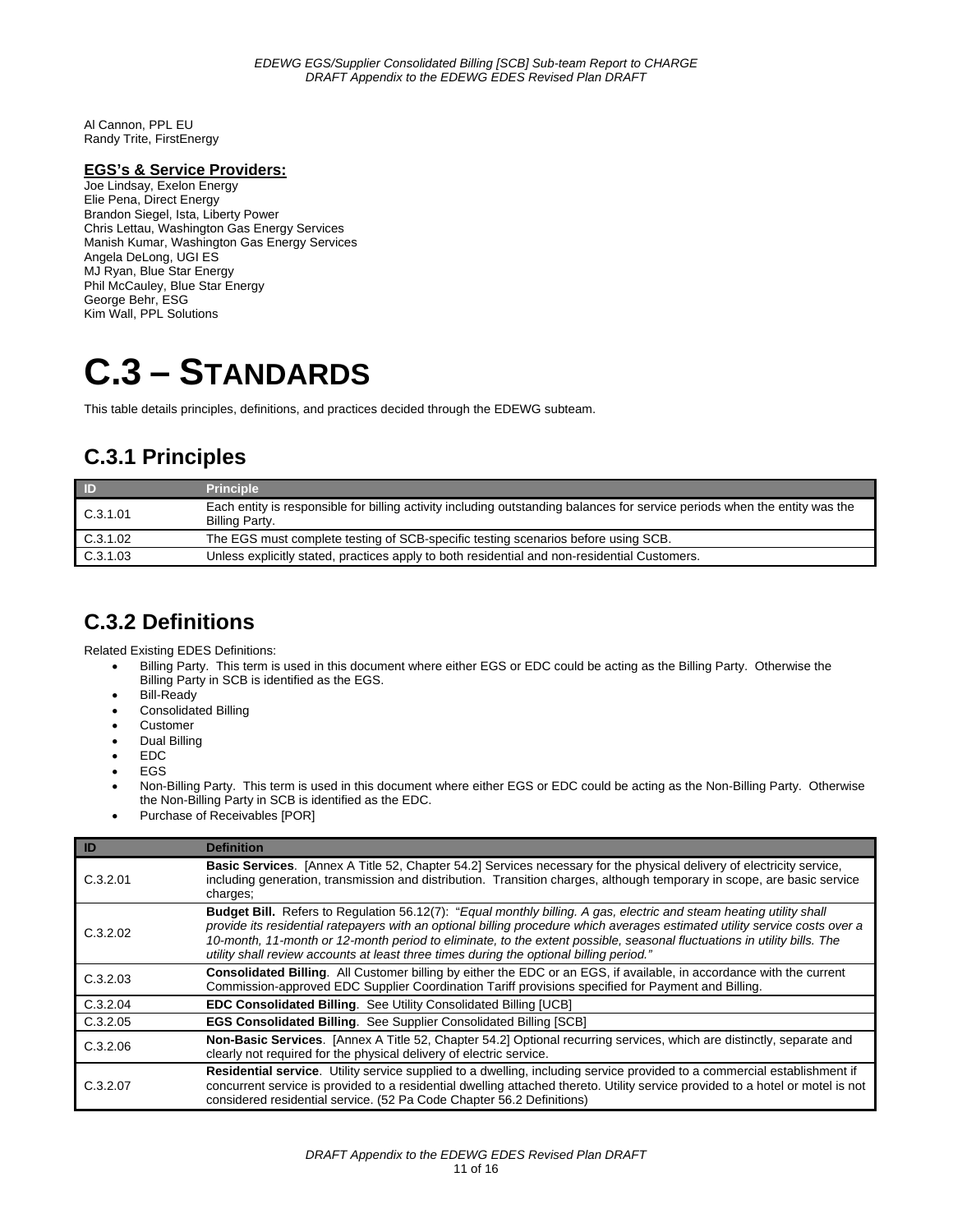| C.3.2.08 | <b>Small business customer.</b> The term refers to a person, sole proprietorship, partnership, corporation, association or<br>other business entity that receives electric service under a small commercial, small industrial or small business rate<br>classification, and whose maximum registered peak load was less than 25 kW within the last 12 months. (52 Pa Code<br>Chapter 54.2 Definitions) |
|----------|--------------------------------------------------------------------------------------------------------------------------------------------------------------------------------------------------------------------------------------------------------------------------------------------------------------------------------------------------------------------------------------------------------|
| C.3.2.09 | Supplier Consolidated Billing [SCB]. See EGS Consolidated Billing by an EGS.                                                                                                                                                                                                                                                                                                                           |
| C.3.2.10 | Utility Consolidated Billing [UCB]. See EDC Consolidated Billing by an EDC.                                                                                                                                                                                                                                                                                                                            |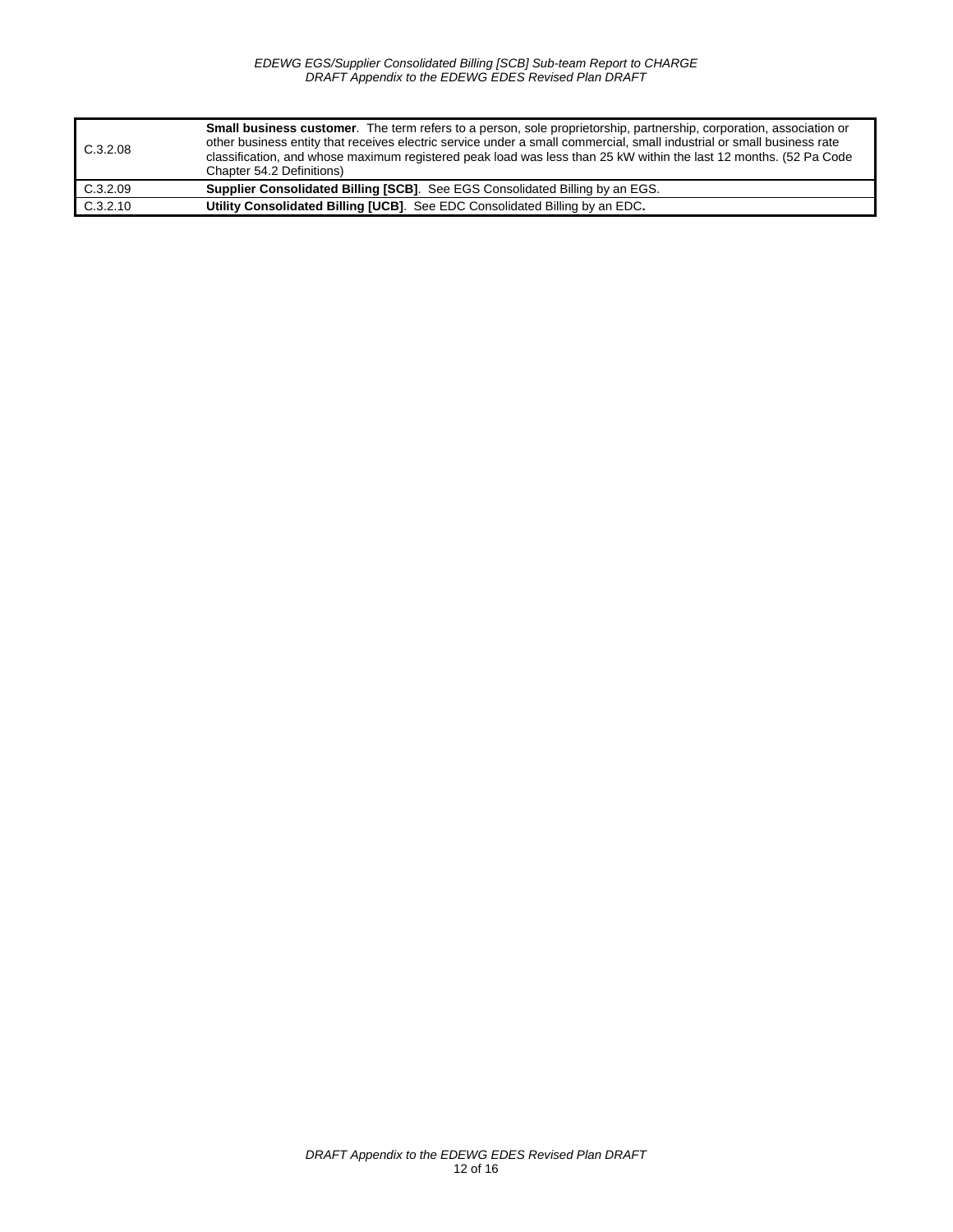### **C.3.3 Practices**

| ID                    | <b>Practice</b>                                                                                                                                                                                                                                                                                                                                                                                                                                                                                                                                                                                                                                                                                                                      |
|-----------------------|--------------------------------------------------------------------------------------------------------------------------------------------------------------------------------------------------------------------------------------------------------------------------------------------------------------------------------------------------------------------------------------------------------------------------------------------------------------------------------------------------------------------------------------------------------------------------------------------------------------------------------------------------------------------------------------------------------------------------------------|
|                       |                                                                                                                                                                                                                                                                                                                                                                                                                                                                                                                                                                                                                                                                                                                                      |
| C.3.3.01              | <b>SCB Account Management (Enroll, Change, etc)</b>                                                                                                                                                                                                                                                                                                                                                                                                                                                                                                                                                                                                                                                                                  |
| C.3.3.01.01           | SCB Initiated by Enrollment/814 or Change/814. The EGS sends an Enrollment/814 for a new Customer, or a<br>Change/814 for an existing Customer, to switch to SCB. The EDC sends an Enrollment/814 or Change/814 response<br>to confirm the switch.                                                                                                                                                                                                                                                                                                                                                                                                                                                                                   |
| C.3.3.01.02           | If a billing method Change/814 is received before the blackout window, the Change/814 triggers a Final Bill for the<br>current billing method at the next Cycle Read (Month 1), and the SCB billing method becomes effective for the<br>following Cycle Read (Month 2).<br>a. Customer's current period started 3/1 and next meter read is 3/31<br>b. 3/2 EGS sends Change/814 to change bill type to SCB<br>c. 3/3 EDC responds with new SCB billing method effective date of 3/31<br>d. $3/31$ EDC sends Monthly Usage/867 (and if UCB Rate-Ready also Invoice/810) for bill period $3/1 - 3/31$<br>on old billing method (UCB, Dual)<br>e. 5/1 EDC sends Monthly Usage/867 and Invoice/810 for bill period 3/31 - 5/1, now on SCB |
| C.3.3.01.03           | <b>EDC Rejects if not tested.</b> If an EGS has not tested for SCB, the EDC rejects the billing option change request.                                                                                                                                                                                                                                                                                                                                                                                                                                                                                                                                                                                                               |
| C.3.3.01.04<br>[OPEN] | <b>EDC Arrears / Payment Arrangements.</b> If the Customer has outstanding EDC charges in arrears, including<br>disputed charges, or is on a payment arrangement contract, the EDC will reject the SCB Enrollment/814 or the<br>Change/814 to SCB. If a Customer's EDC charges go into arrears or a payment arrangement contract is created on<br>EDC charges after the Customer is on SCB, the EDC changes the Customer to Dual bill via the Change/814<br>transaction effective on the current bill period.                                                                                                                                                                                                                        |
| C.3.3.01.05<br>[OPEN] | Customer Security Deposits in SCB are between the Customer and the EGS and in accordance with Chapter 56.<br>Paid deposits will not be passed between the EDC and EGS. When the billing option changes from SCB to Dual or<br>UCB, the EGS will apply or refund deposits. If the Customer returns to UCB, the EDC will obtain a new deposit if<br>warranted and allowed.                                                                                                                                                                                                                                                                                                                                                             |
| C.3.3.01.06           | Customer Billing Address Changes. The EGS forwards to the EDC via Change/814 transaction all billing and<br>mailing address changes when the EGS address change becomes effective.                                                                                                                                                                                                                                                                                                                                                                                                                                                                                                                                                   |
| C.3.3.01.07           | Termination of Electric Service For Move/Close. The Customer must contact the EDC to discontinue electric<br>service at a location. The EDC will send the Drop/814 and a Monthly Usage/867 and Invoice/810 with the final<br>indicator.                                                                                                                                                                                                                                                                                                                                                                                                                                                                                              |
| C.3.3.01.08<br>[OPEN] | Termination of Electric Service for Non-Pay. The EDC is the only party permitted to terminate a Customer's<br>electric service, and the EGS may not request termination for non-payment. Following the period where the Customer<br>can reconnect, the EDC will send the Drop/814 with a "Service Terminated", and a Monthly Usage/867 and<br>Invoice/810 with the final indicator.                                                                                                                                                                                                                                                                                                                                                  |
| C.3.3.01.09<br>[OPEN] | <b>Outstanding Balance Recourse for EGS</b>                                                                                                                                                                                                                                                                                                                                                                                                                                                                                                                                                                                                                                                                                          |
| C.3.3.01.10           | <b>Moves.</b> The process for an SCB Customer that moves from their service location is the same as in other EDEWG<br>billing methods.                                                                                                                                                                                                                                                                                                                                                                                                                                                                                                                                                                                               |
| C.3.3.02              | <b>SCB Monthly Usage</b>                                                                                                                                                                                                                                                                                                                                                                                                                                                                                                                                                                                                                                                                                                             |
| C.3.3.02.01           | Bill Window. The Bill Window Open timestamp is when the EGS receives the Monthly Usage/867. The EGS may<br>close the Bill Window on the 3 <sup>rd</sup> Business Day after the Bill Window Open timestamp.                                                                                                                                                                                                                                                                                                                                                                                                                                                                                                                           |
| C.3.3.02.02<br>[OPEN] | EGS Opens Bill Window When Usage Not Received. When no usage is received by the EGS, the EGS may open<br>the Bill Window on the 4 <sup>th</sup> Business Day after the Scheduled Read Date for the Account.                                                                                                                                                                                                                                                                                                                                                                                                                                                                                                                          |
| C.3.3.02.03           | Missed Bill Window. The EGS sends an Application Advice/824 to notify the EDC that EDC charges were not<br>included on the Customer's bill if EDC charges were not received inside the Bill Window.                                                                                                                                                                                                                                                                                                                                                                                                                                                                                                                                  |
| C.3.3.02.04<br>[OPEN] | Subtractive/Negative usage accounts (e.g. Net-metered / Renewable Service).                                                                                                                                                                                                                                                                                                                                                                                                                                                                                                                                                                                                                                                          |
|                       |                                                                                                                                                                                                                                                                                                                                                                                                                                                                                                                                                                                                                                                                                                                                      |
| C.3.3.03              | <b>SCB EDC Invoice &amp; Charges</b>                                                                                                                                                                                                                                                                                                                                                                                                                                                                                                                                                                                                                                                                                                 |
| C.3.3.03.01           | Bill-Ready Charges. The EDC sends their charges in Bill-Ready format.                                                                                                                                                                                                                                                                                                                                                                                                                                                                                                                                                                                                                                                                |
| C.3.3.03.02           | Late Payment Charges. The EGS handles all late payment charges. The EDC does not bill for late payment                                                                                                                                                                                                                                                                                                                                                                                                                                                                                                                                                                                                                               |

| [OPEN]                       | charges for SCB bill periods.                                                                                                                                                                                                                |
|------------------------------|----------------------------------------------------------------------------------------------------------------------------------------------------------------------------------------------------------------------------------------------|
| C.3.3.03.03<br>[OPEN]        | Matching Energy Assistance Funds (MEAF).                                                                                                                                                                                                     |
| C.3.3.03.04<br><b>IOPENI</b> | <b>EGS Must Handle Receiving 810 Prior to 867.</b> An EGS must be able to receive an EDC Invoice/810 prior to the<br>Monthly Usage/867. If a valid Monthly Usage/867 does not come with X days, the EGS may cancel the EDC's<br>Invoice/810. |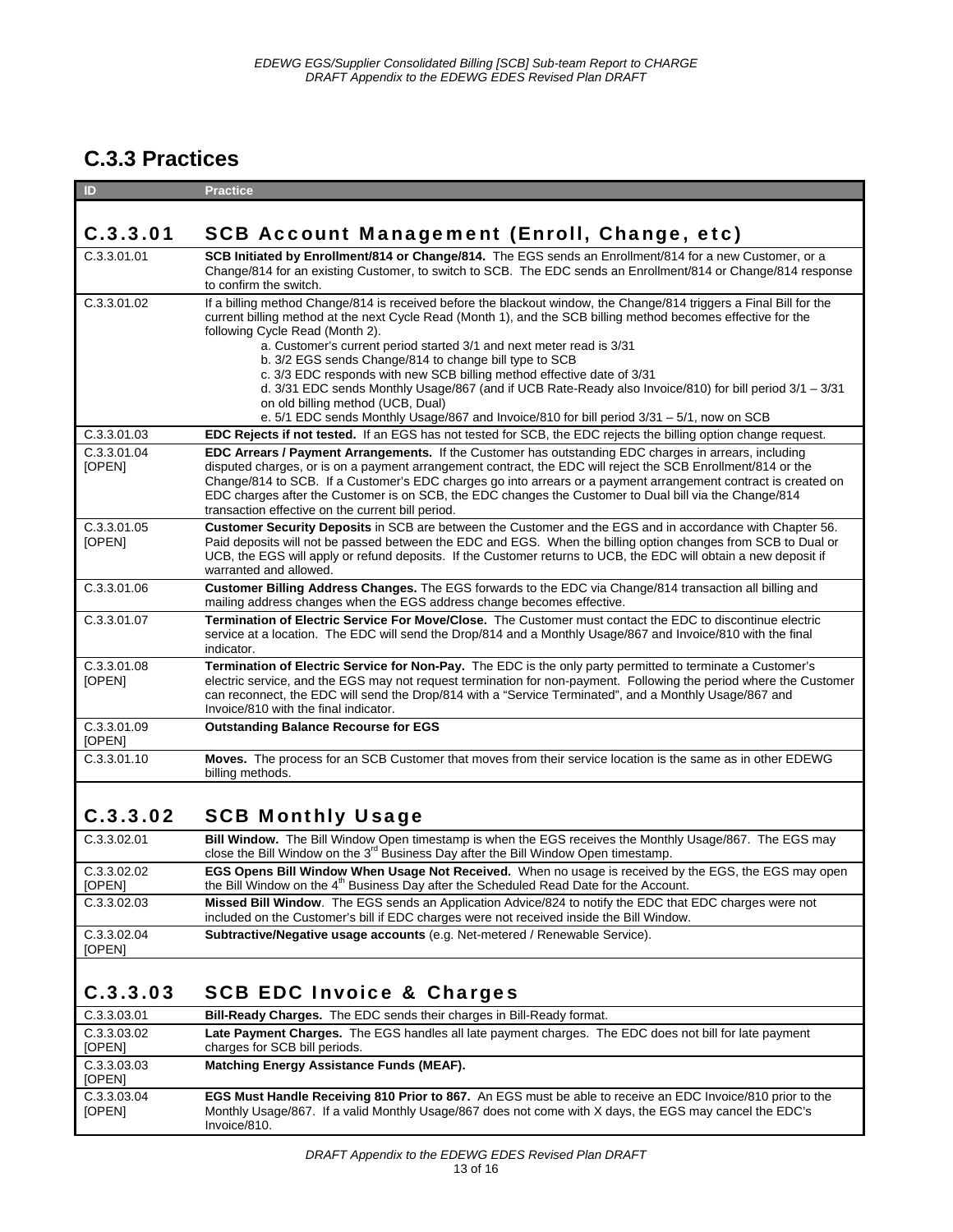*EDEWG EGS/Supplier Consolidated Billing [SCB] Sub-team Report to CHARGE DRAFT Appendix to the EDEWG EDES Revised Plan DRAFT* 

| ID                    | <b>Practice</b>                                                                                                                                                                     |
|-----------------------|-------------------------------------------------------------------------------------------------------------------------------------------------------------------------------------|
| C.3.3.03.05           | EDC Monthly Usage/867 + Invoice/810 Closes Bill Window. The EGS may close the Bill Window when both the<br>Invoice/810 and Monthly Usage/867 are received from the EDC.             |
| C.3.3.03.06<br>[OPEN] | Price to Compare.                                                                                                                                                                   |
| C.3.3.03.07<br>[OPEN] | <b>EDC Charges owed by EGS to EDC.</b> The EDC charges sent via the Invoice/810 are charges owed by the EGS to<br>the EDC. A Customer should not pay the EDC for these EDC charges. |
| C.3.3.03.08<br>[OPEN] | <b>Business to Business Charges.</b>                                                                                                                                                |

#### C.3.3.04 SCB Cancel / Rebill

| C.3.3.04.01 | <b>EDC Cancels Usage.</b> The EDC cancels usage per existing standards. The EDC can send a Monthly Usage/867<br>cancel, and the rebill (new Monthly Usage/867 and Invoice/810) at any time. The EGS may issue a new bill when the<br>EDC rebills, or the EGS may hold the rebilled EDC charges until the next Read Cycle. The due date of an EDC<br>Invoice/810 does not change if the EGS chooses to hold the rebilled EDC charges until the next read cycle. |
|-------------|----------------------------------------------------------------------------------------------------------------------------------------------------------------------------------------------------------------------------------------------------------------------------------------------------------------------------------------------------------------------------------------------------------------------------------------------------------------|
| C.3.3.04.02 | Billing Party Auto-Cancels EDC Invoice/810 on Monthly Usage/867 Cancel. When an EDC cancels usage, the<br>EGS will automatically cancel the EDC's associated Invoice/810, and the EDC will not send an Invoice/810 Cancel.                                                                                                                                                                                                                                     |
| C.3.3.04.03 | Multi-month Restatements That Span Multiple Billing Parties. When an EDC cancels multiple months of usage,<br>the EGS of record for each service period will rebill for that service period. If the canceled months span multiple<br>Billing Parties, the Customer will receive bills from each different EGS.                                                                                                                                                 |
| C.3.3.04.04 | Non-Usage Adjustments. An EDC can adjust non-usage charges either via an adjustment on the next Invoice/810,<br>or by canceling the Monthly Usage/867.                                                                                                                                                                                                                                                                                                         |

#### C.3.3.05 SCB Statement Printing

| C.3.3.05.01           | <b>Bill Formats for Residential and Small Business.</b> The PUC mandates bill format requirements for Residential and<br>Small Business Customers. Statements to other Customers (large, industrial) may not require many of the practices<br>noted in this section.                                                                                                                                                                                                                                                                                                                                                          |
|-----------------------|-------------------------------------------------------------------------------------------------------------------------------------------------------------------------------------------------------------------------------------------------------------------------------------------------------------------------------------------------------------------------------------------------------------------------------------------------------------------------------------------------------------------------------------------------------------------------------------------------------------------------------|
| C.3.3.05.02           | Statement Requirements for Residential and Small Business Customers. The EGS presents charges on a Small<br>Commercial and Residential Customer statement per requirements in Chapter 54.4 Bill Format for Residential and<br>Small Business Customers (e.g. Generation Charges (Basic), Transmission Charges (Basic), Distribution Charges<br>(Basic), Customer Charge (Basic), Advanced Metering Charges (Basic), Transition Charges (Basic), Taxes (Basic),<br>Late Payment Charges (Basic), Security Deposit (Basic), Reconnection Fee (Basic), Non-Basic Service Charges).<br>Refer to Chapter 54.4 for a detailed list. |
| C.3.3.05.03           | Basic versus Non-Basic Identification. The EDC sends charges codes that identify the type of charge, consistent<br>with approved EDEWG charge codes. The categorization of which charge codes are Basic versus Non-Basic is done<br>outside of the Invoice/810 transaction.                                                                                                                                                                                                                                                                                                                                                   |
| C.3.3.05.04           | Bundling Charges. The EGS will not bundle EDC Basic Service charges.                                                                                                                                                                                                                                                                                                                                                                                                                                                                                                                                                          |
| C.3.3.05.05<br>[OPEN] | Grants (e.g. LIHEAP).                                                                                                                                                                                                                                                                                                                                                                                                                                                                                                                                                                                                         |
| C.3.3.05.06<br>[OPEN] | Requiatory Programs (e.g. alternative energy portfolio).                                                                                                                                                                                                                                                                                                                                                                                                                                                                                                                                                                      |
| C.3.3.05.07           | Bar Charts for Residential Statements. Per 69.251, the EGS must print bar charts on Residential statements. The<br>EGS is responsible for obtaining and storing this information, including use of the Historical Monthly Usage/867<br>transaction and EDC websites. An EGS is not required to forward historical usage to another EGS if the Customer<br>switches.                                                                                                                                                                                                                                                           |
| C.3.3.05.08           | Next Scheduled Read Date. The EGS must refer to the Utility's meter reading schedule.                                                                                                                                                                                                                                                                                                                                                                                                                                                                                                                                         |
| C.3.3.05.09<br>[OPEN] | Average Temperature for Residential Statements.                                                                                                                                                                                                                                                                                                                                                                                                                                                                                                                                                                               |
| C.3.3.05.10           | Number of Charge Lines. The EGS must provide the amount of lines necessary to support the regulated EDC tariff<br>charge details. The EGS will place charges on the statement per PUC rules and per the details provided on the EDC<br>Invoice/810, including categories provided in Invoice/810 SAC04.                                                                                                                                                                                                                                                                                                                       |
| C.3.3.05.11<br>[OPEN] | Summary billing is between the EGS and the Customer. The EDC is not required to move Customers to a different<br>reading date to facilitate summary billing for the EGS. The EDC charges for a specific account must be shown<br>grouped with that Account information.                                                                                                                                                                                                                                                                                                                                                       |
| C.3.3.05.12<br>[OPEN] | Final Bill from LDC. The LDC notifies the Customer via a message on the bill/statement when that bill is the final bill<br>they will receive from the LDC, and includes what party will be sending future bills/statements.                                                                                                                                                                                                                                                                                                                                                                                                   |
| C.3.3.05.13<br>[OPEN] | <b>Manual Bill Accounts.</b>                                                                                                                                                                                                                                                                                                                                                                                                                                                                                                                                                                                                  |
| C.3.3.05.14           | Zero (\$0) EDC Charges. The EGS prints a charge line stating \$0 if the EDC sends a charge in the Invoice/810 for<br>zero dollars.                                                                                                                                                                                                                                                                                                                                                                                                                                                                                            |
| C.3.3.05.15           | The EGS sends PUC regulatory bill inserts to the Customer, per PUC regulations including content, frequency and<br>format requirements.                                                                                                                                                                                                                                                                                                                                                                                                                                                                                       |
|                       |                                                                                                                                                                                                                                                                                                                                                                                                                                                                                                                                                                                                                               |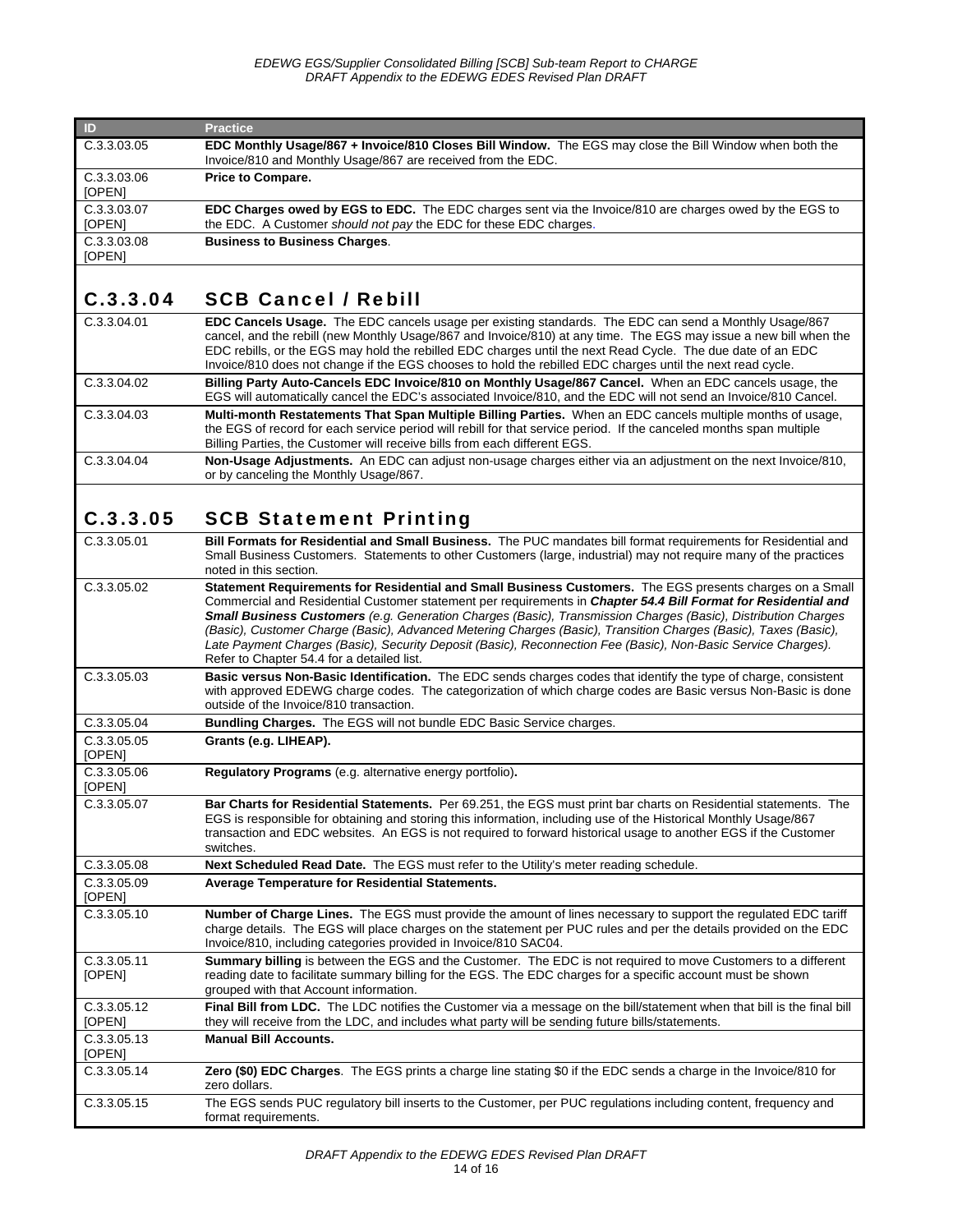| ID                    | <b>Practice</b>                                                                                                                                                                                                  |
|-----------------------|------------------------------------------------------------------------------------------------------------------------------------------------------------------------------------------------------------------|
| C.3.3.05.16<br>[OPEN] | <b>LDC Provision of Hardcopy Inserts.</b>                                                                                                                                                                        |
| C.3.3.05.17           | The EDC provides PDF copy to the EGS electronically so the EGS receives 3- to 5- business days prior to targeted<br>distribution window.                                                                         |
| C.3.3.05.18           | Non-regulatory EDC inserts can be arranged for on a case-by-case basis with the EGS.                                                                                                                             |
| C.3.3.05.19<br>[OPEN] | Weight of Inserts.                                                                                                                                                                                               |
| C.3.3.05.20           | The EGS is responsible for maintaining a list of required regulatory messages.                                                                                                                                   |
| C.3.3.05.21<br>[OPEN] | The EGS is responsible for presenting regulatory bill messages on statements, including messages originating with<br>the EDC via the Invoice/810. The EGS does not apply any filters to EDC regulatory messages. |
| C.3.3.05.22           | The EGS contacts the EDC for regulatory messages that require EDC information that are not provided.                                                                                                             |
| C.3.3.05.23           | The EDC sends regulatory messages via the Invoice/810 transaction.                                                                                                                                               |

#### C.3.3.06 SCB Payments to EDC

| C.3.3.06.01<br>[OPEN] | <b>EGS Purchases EDC Receivables.</b>                                                                                                                                                                                          |
|-----------------------|--------------------------------------------------------------------------------------------------------------------------------------------------------------------------------------------------------------------------------|
| C.3.3.06.02           | Payment Via Banking Method in EDC Tariff. The EGS pays the EDC by sending money through the banking<br>system using the method of payment approved in the EDC's tariff.                                                        |
| C.3.3.06.03           | Remittance Details Via Direct Remittance Details/820. The EGS provides remittance details to the EDC by<br>sending a Remittance Details/820 directly to the EDC.                                                               |
| C.3.3.06.04           | The EGS completes payment to the EDC per EDC Supplier tariffs. Completed payment includes receipt of both (a)<br>payment/funds from the EGS bank [C.3.3.06.03], and (b) the Remittance Details/820 from the EGS [C.3.3.06.04]. |
| C.3.3.06.05           | Failure to pay on time for non-disputed charges is handled according to language specified in EDC Supplier Tariffs.                                                                                                            |
| C.3.3.06.06           | <b>Collections &amp; Arrears.</b> The Billing Party is responsible for collection efforts for their arrears. The Billing Party is<br>responsible for adhering to Chapter 56, including section 56.14.                          |
| C.3.3.06.07<br>[OPEN] | Payment centers, pay in person: Customers should only pay the Billing Party.                                                                                                                                                   |
| C.3.3.06.08<br>[OPEN] | <b>Actual Payment History.</b>                                                                                                                                                                                                 |
| C.3.3.06.09           | Overpayment by EGS to EDC. When an EGS overpays the EDC creating a credit balance, the EDC will reflect this<br>overpayment as a credit on the next Invoice/810 from the EDC.                                                  |

#### C.3.3.07 SCB Disputes & Complaints

| C.3.3.07.01           | The Billing Party is responsible to process billing disputes directly with the Customer. The Billing Party should<br>process all complaints in accordance with the Public Utility Code and the Commission regulations (52 Pa. Code 56.1<br>et. Seq.)                                                                                                                                                                                                                                                                                                                                                                                                                                    |
|-----------------------|-----------------------------------------------------------------------------------------------------------------------------------------------------------------------------------------------------------------------------------------------------------------------------------------------------------------------------------------------------------------------------------------------------------------------------------------------------------------------------------------------------------------------------------------------------------------------------------------------------------------------------------------------------------------------------------------|
| C.3.3.07.02           | The EGS will notify the EDC of disputes relating to EDC charges. The EGS will coordinate with the EDC so that a<br>proper investigation to a Customer dispute is conducted and completed within the time period prescribed by 52 Pa.<br>Code 56.151(5).                                                                                                                                                                                                                                                                                                                                                                                                                                 |
| C.3.3.07.03<br>[OPEN] | Dispute information.                                                                                                                                                                                                                                                                                                                                                                                                                                                                                                                                                                                                                                                                    |
| C.3.3.07.04           | The EGS and EDC will communicate Dispute information in writing (e.g. e-mail) outside of EDI. The EGS will<br>preserve the record of the dispute, and is responsible to keep the Customer and the EDC informed of results                                                                                                                                                                                                                                                                                                                                                                                                                                                               |
| C.3.3.07.05           | Residential Complaints. The EGS will process all informal complaints in accordance with the Public Utility Code and<br>the Commission regulations. The EGS, as the entity responsible for the consolidated bill, must coordinate with the<br>EDC so that the proper information is submitted to the Commission's Bureau of Consumer Services within the time<br>period required by the Commission. Any violation letter sent by the Commission shall be addressed to the billing<br>entity at the time of the alleged violation. All violations committed by the EGS as determined by the Commission, and<br>the handling of the informal complaint, are the responsibility of the EGS. |
| C.3.3.07.06           | <b>Customer contacts the EDC.</b> While the EDC may answer informal questions from Customer related to their<br>charges, the EDC should direct Customers to contact the EGS with any formal disputes or complaints.                                                                                                                                                                                                                                                                                                                                                                                                                                                                     |
|                       |                                                                                                                                                                                                                                                                                                                                                                                                                                                                                                                                                                                                                                                                                         |

#### C.3.3.08 SCB Budget Billing

| C.3.3.08.01 | True-Up on Billing Party Change. On a Final Bill due to a Billing Party change (UCB to SCB or SCB to UCB), the<br>Billing Party will true-up any Budget Bill balances.                                                                              |
|-------------|-----------------------------------------------------------------------------------------------------------------------------------------------------------------------------------------------------------------------------------------------------|
| C.3.3.08.02 | Customer contacts Billing Party. The Billing Party should be contacted by the Customer to request a Budget Bill. If<br>an SCB Customer contacts the EDC regarding Budget Billing, the EDC will advise the Customer to contact the Billing<br>Party. |
| C.3.3.08.03 | <b>Billing Party pays actual charges.</b> The EGS pays the EDC on their actual invoice charges, not on calculated<br>budget amounts.                                                                                                                |